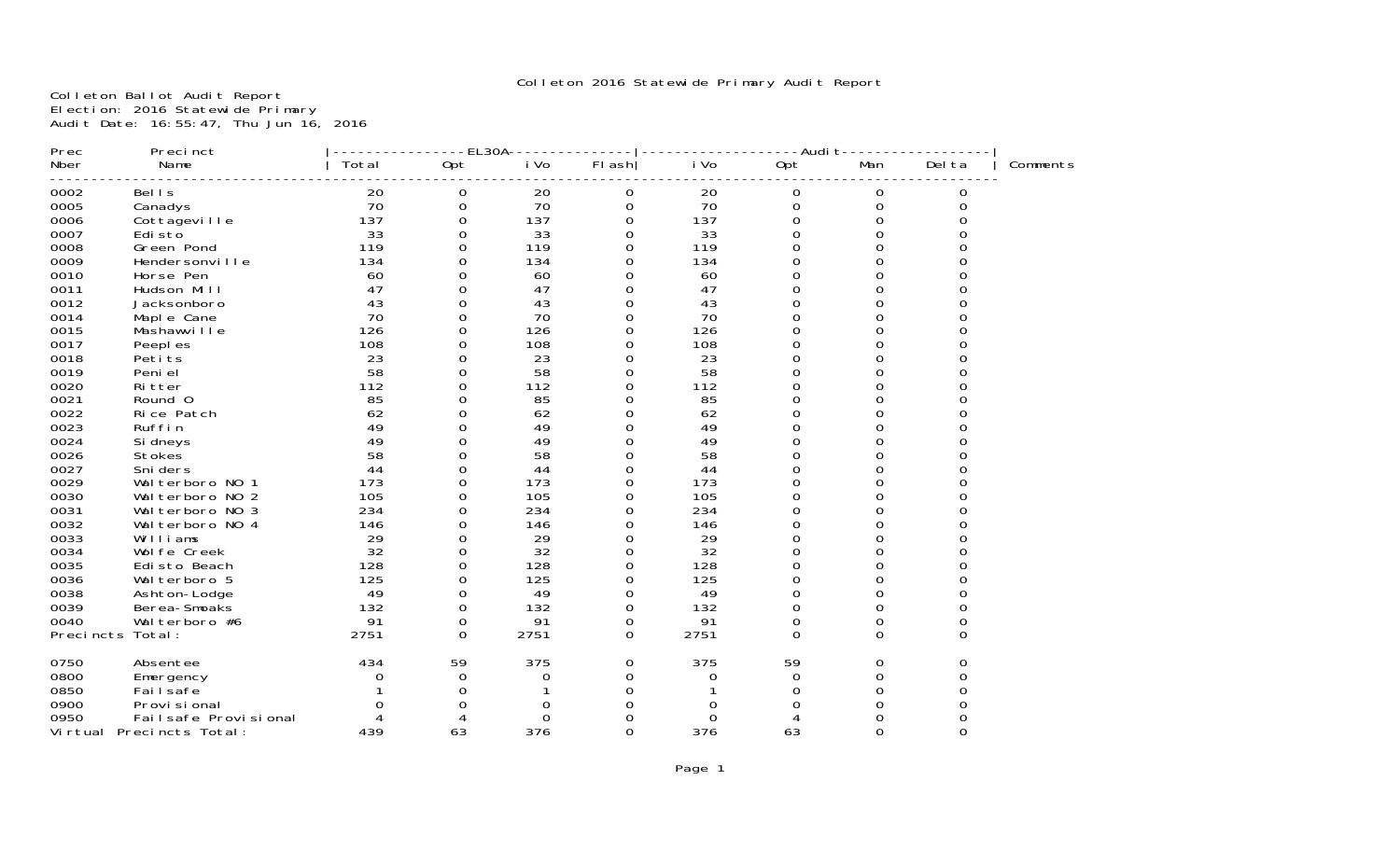|                |      |    | 2016<br>JoL<br>etor | ~ | --<br>`tatewide<br>.marv<br>⊃r' | -<br>– Renor<br>Audi |  |
|----------------|------|----|---------------------|---|---------------------------------|----------------------|--|
| Grand<br>lotal | 210c | oc | <b>.</b>            |   | .                               | ಂ                    |  |

NOTE: Any manual entries shown on this report are supported by the Manual Entry log (EL68).

Auditor's Comments:

 Total number of iVotronic ballots cast containg no votes: 10 The following precincts have no ballots cast in them: Emergency, Provisional This audit is complete and has no exceptions.

EL30A iVo to EL155 to EL152 Cross Check and Cancelled Ballots.

| EL155 Ballots   EL152 Ballots<br>EL30A Ivo Ballots<br>3127<br>3127<br>3127<br>Delta from EL30A<br>Delta from EL155<br>3127<br>Cast By Voter<br>Cast By Poll Wkr<br>Blank Cast by PW<br>Cancelled Ballots<br>38<br>19<br>Wrong Ballot<br>Voter Left AB<br>Voter Left BB<br>10<br>Voter Request<br>Printer Problem<br>Terminal Problem<br>Other Reason |  |  |                                                                                                        |
|------------------------------------------------------------------------------------------------------------------------------------------------------------------------------------------------------------------------------------------------------------------------------------------------------------------------------------------------------|--|--|--------------------------------------------------------------------------------------------------------|
|                                                                                                                                                                                                                                                                                                                                                      |  |  |                                                                                                        |
|                                                                                                                                                                                                                                                                                                                                                      |  |  |                                                                                                        |
|                                                                                                                                                                                                                                                                                                                                                      |  |  |                                                                                                        |
|                                                                                                                                                                                                                                                                                                                                                      |  |  |                                                                                                        |
|                                                                                                                                                                                                                                                                                                                                                      |  |  | (AB = After ballot selected by poll worker.)<br>$\hat{C}$ BB = Before ballot selected by poll worker.) |

Number of ADA audio enabled events in this election: 77 Precinct Number and Name Machine Date Time

| 0002 | Bells          | 5131565 | 05/19/2016 15:36:21   |
|------|----------------|---------|-----------------------|
| 0005 | Canadys        | 5129393 | 05/19/2016 15:55:38   |
| 0007 | Edi sto        | 5137747 | 05/19/2016 16:50:11   |
| 0008 | Green Pond     | 5133552 | 05/20/2016 09:39:17   |
| 0008 | Green Pond     | 5130427 | 05/20/2016 09: 37: 29 |
| 0009 | Hendersonville | 5138075 | 05/20/2016 12:00:54   |
| 0009 | Hendersonville | 5183139 | 05/20/2016 11:58:05   |
| 0010 | Horse Pen      | 5127099 | 05/20/2016 13:06:42   |
| 0011 | Hudson Mill    | 5129383 | 05/20/2016 13:17:10   |
| 0011 | Hudson Mill    | 5148611 | 05/20/2016 13:19:06   |
| 0011 | Hudson Mill    | 5125592 | 05/20/2016 13:20:09   |
| 0012 | Jacksonboro    | 5131220 | 05/20/2016 13: 33: 03 |
|      |                |         |                       |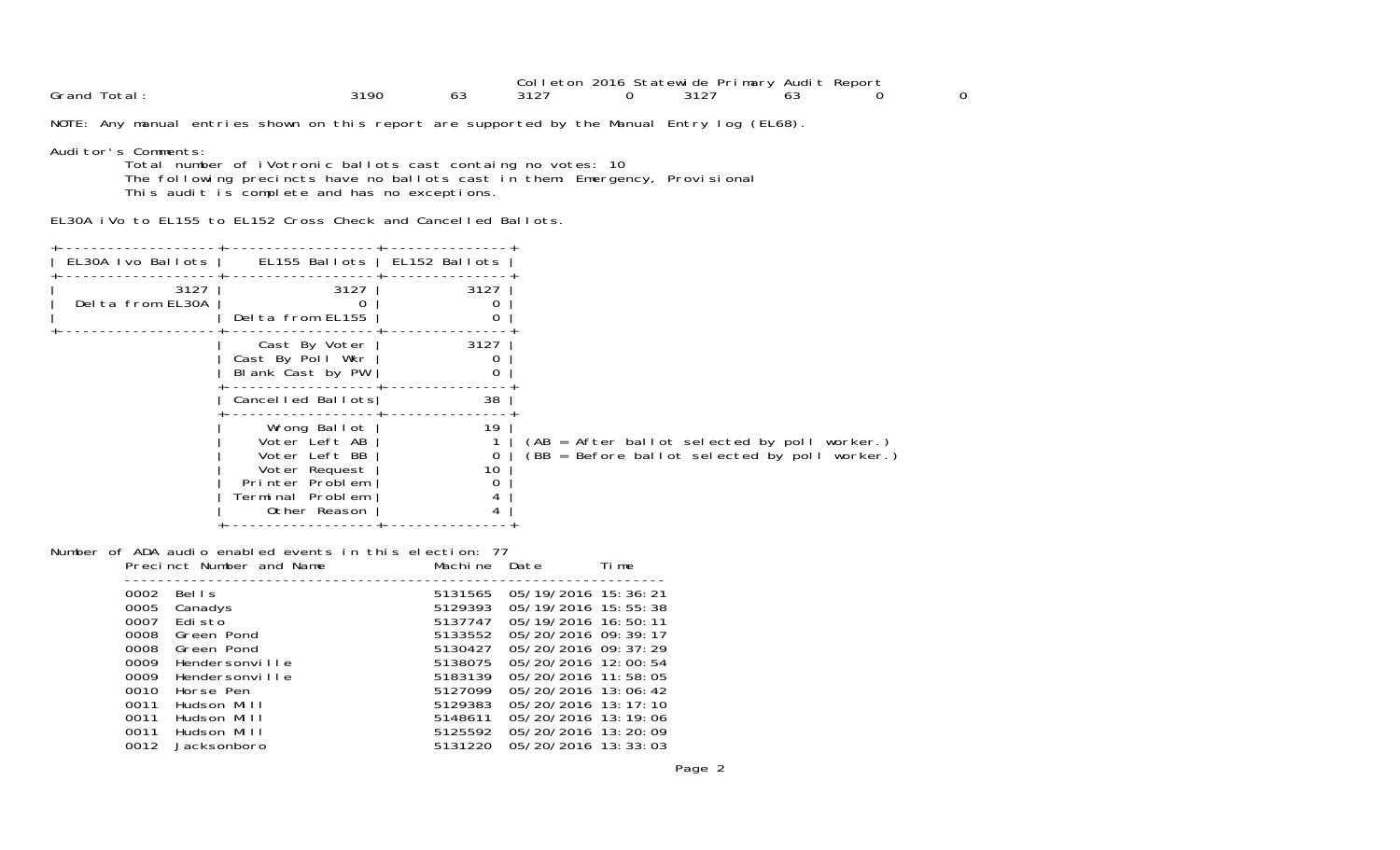|      |                  |         | Colleton 2016 Statewide Primary Audit Report |
|------|------------------|---------|----------------------------------------------|
| 0012 | Jacksonboro      | 5138563 | 05/20/2016 13:36:03                          |
| 0014 | Maple Cane       | 5136585 | 05/20/2016 13:49:37                          |
| 0014 | Maple Cane       | 5122903 | 05/20/2016 13:51:32                          |
| 0014 | Maple Cane       | 5129550 | 05/20/2016 13:59:03                          |
| 0015 | Mashawville      | 5131739 | 05/20/2016 14:02:12                          |
| 0015 | Mashawville      | 5148550 | 05/20/2016 14:02:26                          |
| 0015 | Mashawville      | 5183280 | 05/20/2016 14:03:29                          |
| 0017 | Peepl es         | 5138422 | 05/23/2016 12:51:49                          |
| 0017 | Peepl es         | 5135806 | 05/23/2016 12:50:53                          |
| 0017 | Peepl es         | 5132324 | 05/23/2016 12:56:53                          |
| 0018 | Petits           | 5130231 | 05/23/2016 13: 32: 17                        |
| 0018 | Peti ts          | 5131224 | 05/23/2016 13:34:59                          |
| 0020 | Ritter           | 5136313 | 05/23/2016 16:18:32                          |
| 0020 | Ritter           | 5130424 | 05/23/2016 16: 21: 02                        |
| 0021 | Round 0          | 5135606 | 05/24/2016 10: 20: 57                        |
| 0021 | Round 0          | 5130104 | 05/24/2016 10: 17: 13                        |
| 0021 | Round 0          | 5131229 | 05/24/2016 10:18:39                          |
| 0022 | Rice Patch       | 5126324 | 05/24/2016 10: 21: 22                        |
| 0022 | Rice Patch       | 5183478 | 05/24/2016 10:28:23                          |
| 0023 | Ruffin           | 5132301 | 05/24/2016 10:23:34                          |
| 0023 | Ruffin           | 5138440 | 05/24/2016 10: 25: 15                        |
| 0024 | Si dneys         | 5120080 | 05/24/2016 12:19:59                          |
| 0024 | Si dneys         | 5135408 | 05/24/2016 12:24:03                          |
| 0026 | Stokes           | 5129377 | 05/24/2016 12:32:49                          |
| 0026 | Stokes           | 5132875 | 05/24/2016 12:31:50                          |
| 0027 | Sni ders         | 5129345 | 05/24/2016 12: 15: 51                        |
| 0027 | Sni ders         | 5119372 | 05/24/2016 12:20:14                          |
| 0027 | Sni ders         | 5134817 | 05/24/2016 12:16:34                          |
| 0029 | Wal terboro NO 1 | 5125943 | 05/26/2016 10:23:19                          |
| 0029 | Wal terboro NO 1 | 5131353 | 05/26/2016 10: 23: 27                        |
| 0030 | Walterboro NO 2  | 5130097 | 05/26/2016 10: 23: 58                        |
| 0030 | Wal terboro NO 2 | 5121529 | 05/26/2016 10: 27: 59                        |
| 0030 | Wal terboro NO 2 | 5130211 | 05/26/2016 10:24:23                          |
| 0030 | Wal terboro NO 2 | 5132157 | 05/26/2016 10:26:27                          |
| 0031 | Wal terboro NO 3 | 5137889 | 05/26/2016 16: 11: 48                        |
| 0031 | Wal terboro NO 3 | 5138456 | 05/26/2016 16:09:49                          |
| 0031 | Wal terboro NO 3 | 5127704 | 05/26/2016 16:09:16                          |
| 0031 | Wal terboro NO 3 | 5120745 | 05/26/2016 16:09:26                          |
| 0032 | Wal terboro NO 4 | 5131331 | 05/26/2016 15:43:51                          |
| 0032 | Walterboro NO 4  | 5134610 | 05/26/2016 15:47:04                          |
| 0032 | Walterboro NO 4  | 5138251 | 05/26/2016 15:44:02                          |
| 0032 | Walterboro NO 4  | 5124078 | 05/26/2016 15:46:59                          |
| 0033 | Williams         | 5148180 | 05/24/2016 14:34:05                          |
| 0033 | Williams         | 5140352 | 05/24/2016 14:30:29                          |
| 0034 | Wol fe Creek     | 5148645 | 05/24/2016 14:36:49                          |
| 0034 | Wol fe Creek     | 5131919 | 05/24/2016 14: 32: 53                        |
| 0035 | Edisto Beach     | 5131425 | 05/25/2016 16: 12: 22                        |
| 0035 | Edisto Beach     | 5126262 | 05/25/2016 15:51:13                          |
|      |                  |         |                                              |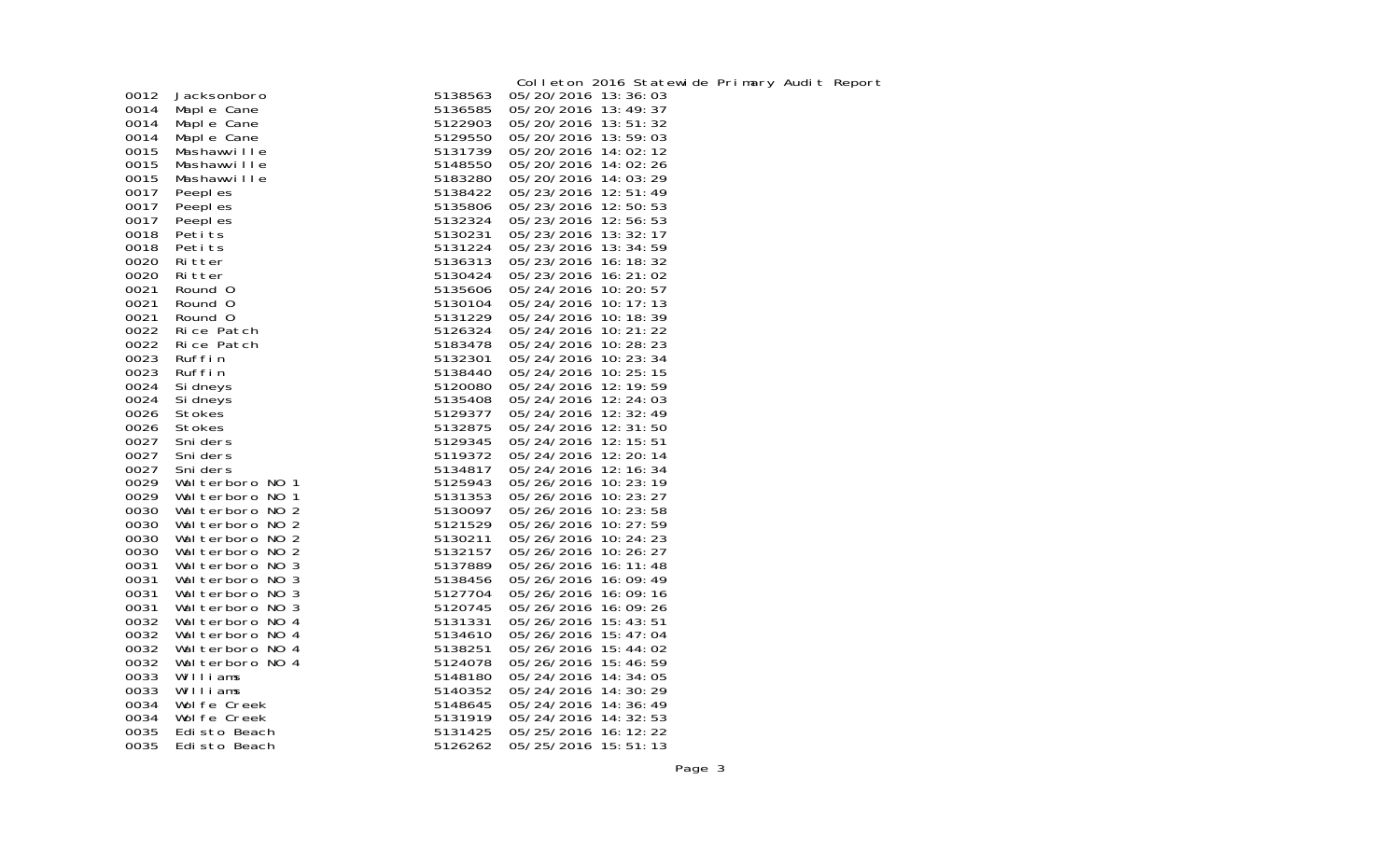|      |               |         | Colleton 2016 Statewide Primary Audit Report |  |
|------|---------------|---------|----------------------------------------------|--|
| 0035 | Edisto Beach  | 5138265 | 05/25/2016 16:02:52                          |  |
| 0036 | Walterboro 5  | 5131731 | 05/27/2016 11:26:03                          |  |
| 0036 | Walterboro 5  | 5129368 | 05/27/2016 11:29:13                          |  |
| 0036 | Walterboro 5  | 5131449 | 05/27/2016 11: 23: 36                        |  |
| 0036 | Walterboro 5  | 5119997 | 05/27/2016 11:34:17                          |  |
| 0039 | Berea-Smoaks  | 5132688 | 05/24/2016 14:36:06                          |  |
| 0039 | Berea-Smoaks  | 5135244 | 05/24/2016 14: 37: 32                        |  |
| 0039 | Berea-Smoaks  | 5134636 | 05/24/2016 14:34:57                          |  |
| 0040 | Walterboro #6 | 5129664 | 05/27/2016 11: 23: 36                        |  |
| 0040 | Walterboro #6 | 5130950 | 05/27/2016 11:21:42                          |  |
| 0040 | Walterboro #6 | 5134844 | 05/27/2016 11:21:30                          |  |
| 0040 | Walterboro #6 | 5140298 | 05/27/2016 11:20:18                          |  |
| 0750 | Absentee      | 5132936 | 05/16/2016 16: 34: 21                        |  |
| 0750 | Absentee      | 5132936 | 06/11/2016 11:35:26                          |  |
| 0750 | Absentee      | 5138893 | 05/16/2016 16: 31: 36                        |  |
| 0750 | Absentee      | 5132936 | 06/11/2016 13:00:26                          |  |
| 0850 | Failsafe      | 5138105 | 05/16/2016 16: 21: 25                        |  |
|      |               |         |                                              |  |

Election Date: 06/14/2016

 In all but the Absentee Precicnt events reported before election day are due to testing. Machines reported with precinct unknown had ADA Audio Enabled Events but no ballots were cast on them.

How to read this report.

This is the ballot level report. It compares the number of ballots cast in the tabulation report, the EL30A with the number of ballots cast in the audit data.

The values read from the EL30A report are reported in four categories; Total, Optical (Opt),<br>iVotronic (iVo) and Flash. None of these values on each line are calculated but parsed from the actual report. The total lines are the calculated sums of the individual precince line values.

The Opt totals are the total number of ballots cast on paper ballots that were scanned into the optical scanner and transferred to the tabulation computer via memory stick or ZipDisk (depending on the type of device, M100 or M650 used to scan the ballots.) Optical totals should exist only in some but not all of the Virtual Precincts at the bottom of the table.

The iVo totals are the results gathered from the PEBs (Personal Electronic Ballot) which are used to open and close an iVotronic voting machine and, after the polls have closed, gather the ballots cast for transmission to the tabulation system.

The Flash totals are the totals that are read from the flash cards in the rare event that the ballotscannot be copied from the machine to the PEB or from the PEB to the tabulating machine.

The values on the Audit side come from the iVotronic audit data that is read from the flash cards as part of the audit process. That process combines the individual machine data into two master audit files, the EL155 Vote image log and the EL152 iVotronic event log. The EL155 contains a record of all the votes cast on a ballot. The vote images indicate the machine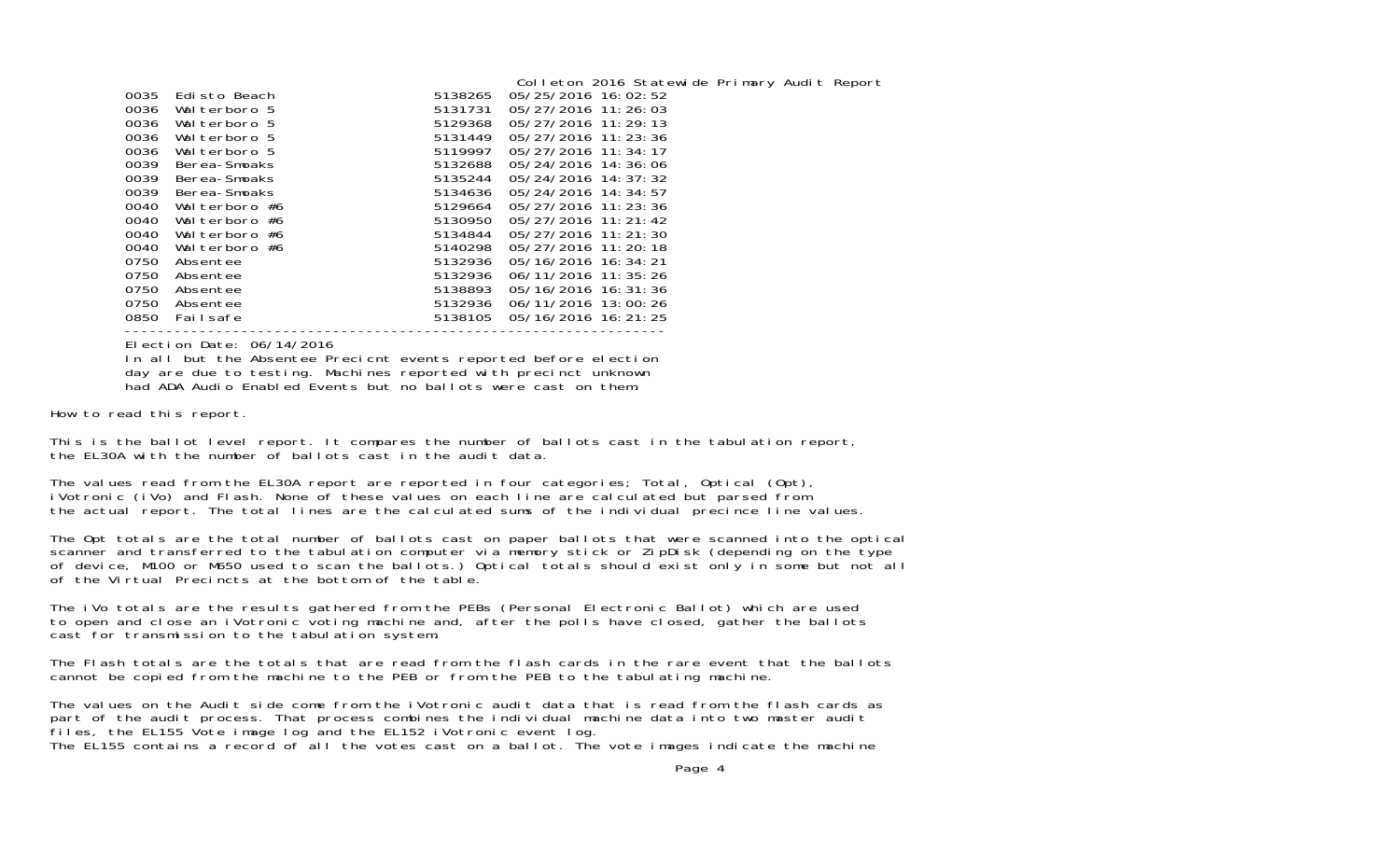0counting the number of asterisks in a precint we get the number of ballots cast in that precinct. That number should always match the number in the iVo column on the EL30A side of the report.

Optical ballots do not have electonically readable audit files. So if the audit data iVotronic total does not match the EL30A Total value, the auditor is prompted to read the paper report from the optical scanner and enter the total ballots cast into the auditing program.

If the sum of the audit iVotronic and Optical ballots cast still do not match the EL30A total value, then the audit software reads the EL68 Manual Entry log for any changes made in that precinct to either the iVo or Opt totals by the CEC staff. It displays any manual entries to the auditor for inclusion into the totals. If accepted by the auditor these entries are automatically added to the Man column from the Manual Entry log.

Finally, the audit software calculates the Delta value which should be zero unless the sum of the iVo, the Opt and the Man do not match the EL30A Total column. If the Delta is greater than zero then audit data is missing. A comment will be placed on that line in the report indicating missing audit data. If the Delta value is less than zero then there are more ballots in the audit data than there are in the tabulated data and a comment will be placed on that line in the report.

Wherever possible, the audit system will attempt to indicate where the difference is by displaying the iVotronic machine numbers and the number of ballots cast on that machine that exist in the audit data. In the case of missing tabulated data, it might be possible to identify a machine that has the same number of ballots cast as the delta value and that number and ballot count will be highlited with  $a <$  sign. If there is a non zero Delta value there will be an entry by the auditor explaining the variance.

Finally, there is a EL30A iVo to EL155 to EL152 Cross Check and Cancelled Ballots table in the report This table should indicate that the nubmer ballots cast in the EL30A match the numbers in the EL155 and the EL152 report. Then there are some statistics pulled from the EL152 repor that indicate how many ballots were cast by the voter and the number cast by the poll worker. Lastly the number of ballots that were cancelled and the reason they were cancelled. It should be noted that the reason cancelled is chosen from a pull down menu presented to the poll worker when a ballot is cancelled, there is no way to validate the poll worker's choice.

| Colleton Vote Level Audit Report<br>Election: 2016 Statewide Primary<br>Audit Date: 16:56:32, Thu Jun 16, 2016               |                                                                         |       |       |         |                   |        |      |                          |          |
|------------------------------------------------------------------------------------------------------------------------------|-------------------------------------------------------------------------|-------|-------|---------|-------------------|--------|------|--------------------------|----------|
| Precinct Number / Name<br>Office                                                                                             | Candi date                                                              | Party | Total | Optical | -EL30A---<br>i Vo | FI ash | i Vo | -Audi t-------<br>Del ta | Comments |
| 0002 Bells<br>DEM - State House of Rep District 90<br>DEM - State House of Rep District 90<br>DEM - Sheriff<br>DEM - Sheriff | Justin Bamberg<br>Evert Comer Jr<br>Chris Lovelace<br>Dol phus Pinckney |       | 13    |         | 13<br>9           |        | 13   |                          |          |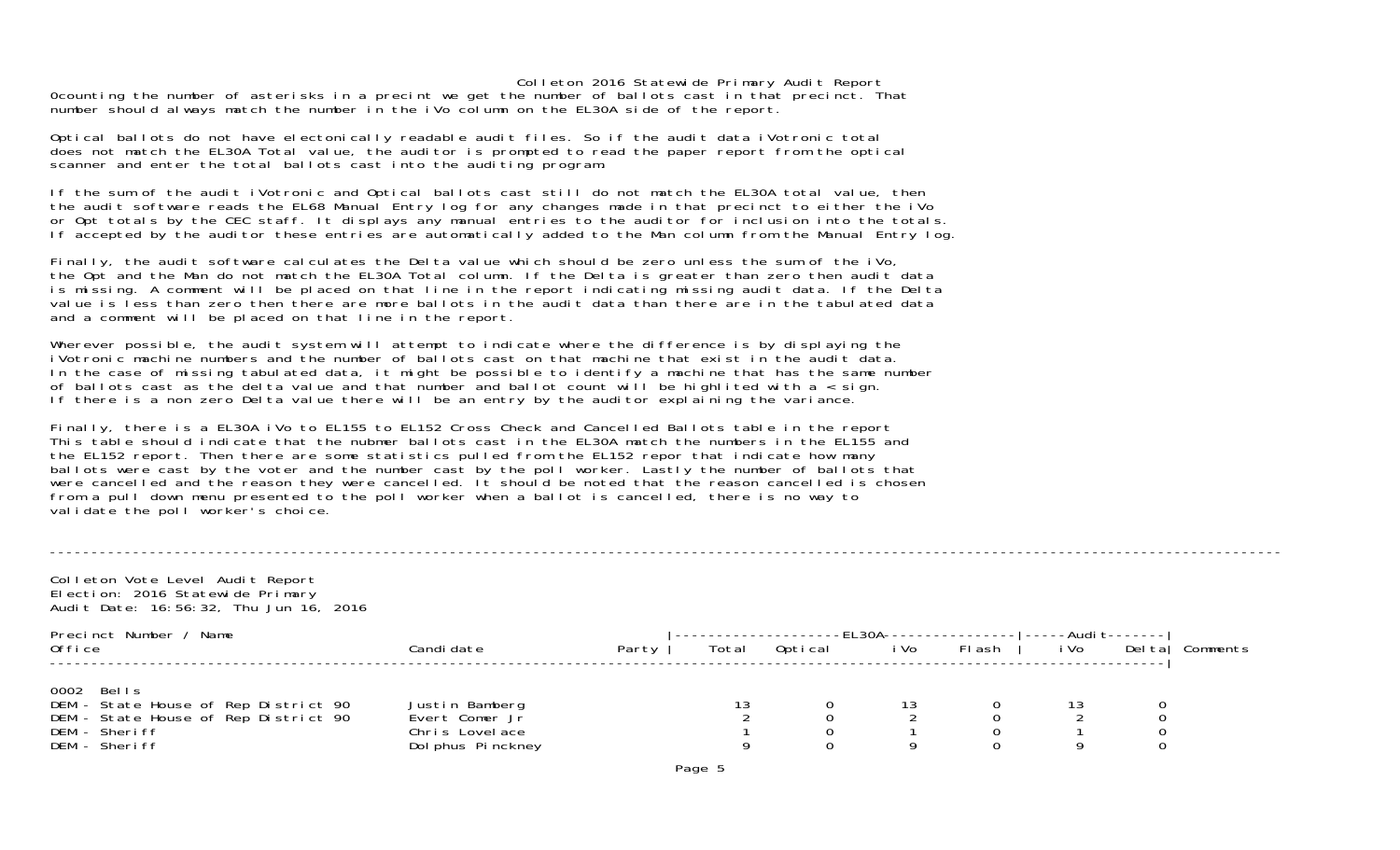|                                                                                                                                                                                                                                                                                                                                                                                                               |                                                                                                                                                                                                                                          | Colleton 2016 Statewide Primary Audit Report                                           |                                                                                                                             |                                                                                 |                                                                                                     |                                                                 |                                                              |  |
|---------------------------------------------------------------------------------------------------------------------------------------------------------------------------------------------------------------------------------------------------------------------------------------------------------------------------------------------------------------------------------------------------------------|------------------------------------------------------------------------------------------------------------------------------------------------------------------------------------------------------------------------------------------|----------------------------------------------------------------------------------------|-----------------------------------------------------------------------------------------------------------------------------|---------------------------------------------------------------------------------|-----------------------------------------------------------------------------------------------------|-----------------------------------------------------------------|--------------------------------------------------------------|--|
| DEM - Sheriff<br>DEM - Sheriff<br>REP - Solicitor Circuit 14                                                                                                                                                                                                                                                                                                                                                  | Otis L Rhodes<br>Mackey L Williams<br>Angel a McCall-Tanner                                                                                                                                                                              |                                                                                        | 0<br>0                                                                                                                      | 0<br>$\overline{2}$                                                             |                                                                                                     |                                                                 | 0 * No Audit Data expected or found                          |  |
| REP - Solicitor Circuit 14                                                                                                                                                                                                                                                                                                                                                                                    | Duffie Stone                                                                                                                                                                                                                             | 3                                                                                      | $\Omega$                                                                                                                    | 3                                                                               | $\Omega$                                                                                            | 3                                                               | 0                                                            |  |
| 0005 Canadys<br>DEM - State House of Rep District 90<br>DEM - State House of Rep District 90<br>DEM - Sheriff<br>DEM - Sheriff<br>DEM - Sheriff<br>DEM - Sheriff<br>DEM - County Council District Eastern 23<br>DEM - County Council District Eastern 23<br>REP - Solicitor Circuit 14<br>REP - Solicitor Circuit 14                                                                                          | Justin Bamberg<br>Evert Comer Jr<br>Chris Lovelace<br>Dol phus Pinckney<br>Otis L Rhodes<br>Mackey L Williams<br>Phillip M Taylor<br>John Edward Washington<br>Angel a McCal I-Tanner<br>Duffie Stone                                    | 45<br>$\overline{4}$<br>24<br>19<br>$\overline{7}$<br>40<br>12<br>$\overline{1}$<br>13 | $\Omega$<br>0<br>$\mathbf 0$<br>$\Omega$<br>$\Omega$<br>$\Omega$<br>$\Omega$<br>$\Omega$                                    | 45<br>6<br>4<br>24<br>19<br>7<br>40<br>12<br>$\mathbf 1$<br>13                  | 0<br>0<br>0<br>0<br>$\Omega$<br>0<br>$\Omega$<br>$\Omega$<br>$\Omega$<br>$\Omega$                   | 45<br>6<br>4<br>24<br>19<br>7<br>40<br>12<br>$\mathbf{1}$<br>13 | O<br>0<br>$\Omega$                                           |  |
| 0006 Cottageville<br>DEM - State House of Rep District 116<br>DEM - State House of Rep District 116<br>DEM - Sheriff<br>DEM - Sheriff<br>DEM - Sheriff<br>DEM - Sheriff<br>DEM - County Council District Eastern 23<br>DEM - County Council District Eastern 23<br>REP - State House of Rep District 116<br>REP - State House of Rep District 116<br>REP - Solicitor Circuit 14<br>REP - Solicitor Circuit 14 | Robert L Brown<br>Eric L Mack<br>Chris Lovelace<br>Dol phus Pinckney<br>Otis L Rhodes<br>Mackey L Williams<br>Phillip M Taylor<br>John Edward Washington<br>Charles Glover Sr<br>Carroll O'Neal<br>Angel a McCall-Tanner<br>Duffie Stone | 63<br>22<br>43<br>22<br>31<br>$\overline{0}$<br>60<br>28<br>9<br>31<br>17<br>23        | $\mathbf 0$<br>$\mathbf 0$<br>$\Omega$<br>0<br>$\Omega$<br>0<br>$\Omega$<br>$\Omega$<br>$\mathbf 0$<br>$\Omega$<br>$\Omega$ | 63<br>22<br>43<br>22<br>31<br>$\overline{0}$<br>60<br>28<br>9<br>31<br>17<br>23 | $\mathbf{O}$<br>0<br>$\Omega$<br>0<br>0<br>0<br>0<br>0<br>0<br>$\mathbf{O}$<br>$\Omega$<br>$\Omega$ | 63<br>22<br>43<br>22<br>31<br>60<br>28<br>9<br>31<br>17<br>23   | 0<br>0<br>No Audit Data expected or found<br>$\Omega$        |  |
| 0007 Edisto<br>DEM - State House of Rep District 90<br>DEM - State House of Rep District 90<br>DEM - Sheriff<br>DEM - Sheriff<br>DEM - Sheriff<br>DEM - Sheriff<br>DEM - County Council District Eastern 23<br>DEM - County Council District Eastern 23<br>REP - Solicitor Circuit 14<br>REP - Solicitor Circuit 14                                                                                           | Justin Bamberg<br>Evert Comer Jr<br>Chris Lovelace<br>Dol phus Pinckney<br>Otis L Rhodes<br>Mackey L Williams<br>Phillip M Taylor<br>John Edward Washington<br>Angel a McCal I-Tanner<br>Duffie Stone                                    | 24<br>$\Omega$<br>13<br>2<br>15<br>9                                                   | $\mathbf 0$<br>$\mathbf 0$<br>$\mathbf 0$<br>$\Omega$<br>$\mathbf 0$<br>$\Omega$<br>$\Omega$<br>0<br>$\Omega$               | 24<br>$\Omega$<br>7<br>13<br>2<br>15<br>9<br>$\mathbf{1}$<br>$\overline{7}$     | 0<br>0<br>0<br>0<br>0<br>$\Omega$<br>$\Omega$<br>$\Omega$<br>0<br>$\Omega$                          | 24<br>13<br>$\overline{2}$<br>15<br>9<br>$\mathbf{1}$<br>7      | 0<br>No Audit Data expected or found<br>$\Omega$<br>$\Omega$ |  |
| 0008 Green Pond<br>DEM - State House of Rep District 121<br>DEM - State House of Rep District 121<br>DEM - Sheriff<br>DEM - Sheriff                                                                                                                                                                                                                                                                           | Grahame Grey Holmes<br>Michael F Rivers Sr<br>Chris Lovelace<br>Dol phus Pinckney                                                                                                                                                        | 74<br>36<br>11<br>30                                                                   | $\mathbf 0$<br>0<br>$\mathbf 0$<br>$\Omega$                                                                                 | 74<br>36<br>11<br>30                                                            | 0<br>0<br>0<br>$\Omega$                                                                             | 74<br>36<br>11<br>30                                            | 0<br>0<br>0<br>$\Omega$                                      |  |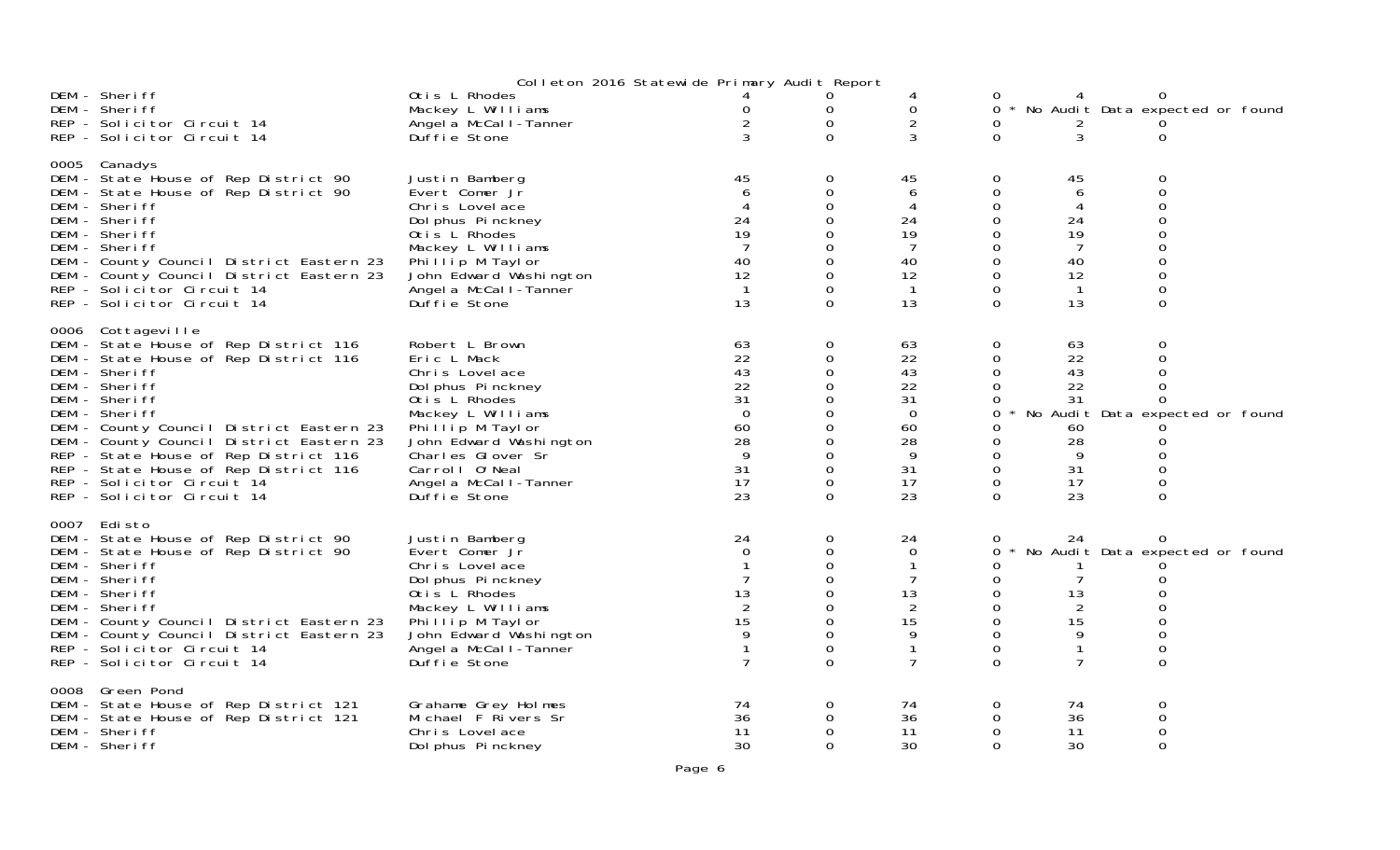|                                                                                                                                                                                                                                                                                                                             | Colleton 2016 Statewide Primary Audit Report                                                                                                                                                          |                                                                |                                                                                   |                                                         |                                                                            |                                                                     |                                                                            |  |
|-----------------------------------------------------------------------------------------------------------------------------------------------------------------------------------------------------------------------------------------------------------------------------------------------------------------------------|-------------------------------------------------------------------------------------------------------------------------------------------------------------------------------------------------------|----------------------------------------------------------------|-----------------------------------------------------------------------------------|---------------------------------------------------------|----------------------------------------------------------------------------|---------------------------------------------------------------------|----------------------------------------------------------------------------|--|
| DEM - Sheriff<br>DEM - Sheriff<br>DEM - County Council District Eastern 23<br>DEM - County Council District Eastern 23<br>REP - Solicitor Circuit 14<br>REP - Solicitor Circuit 14                                                                                                                                          | Otis L Rhodes<br>Mackey L Williams<br>Phillip M Taylor<br>John Edward Washington<br>Angel a McCall-Tanner<br>Duffie Stone                                                                             | 60<br>78<br>33<br>5                                            | 0<br>0<br>0<br>$\Omega$                                                           | 60<br>7<br>78<br>33<br>1<br>5                           | 0<br>0<br>0<br>0<br>$\Omega$<br>$\Omega$                                   | 60<br>7<br>78<br>33<br>-1<br>5                                      | 0<br>0<br>$\Omega$<br>0<br>0<br>$\Omega$                                   |  |
| 0009 Hendersonville<br>DEM - State House of Rep District 90<br>DEM - State House of Rep District 90<br>DEM - Sheriff<br>DEM - Sheriff<br>DEM - Sheriff<br>DEM - Sheriff<br>DEM - County Council District Eastern 23<br>DEM - County Council District Eastern 23<br>REP - Solicitor Circuit 14<br>REP - Solicitor Circuit 14 | Justin Bamberg<br>Evert Comer Jr<br>Chris Lovelace<br>Dol phus Pinckney<br>Otis L Rhodes<br>Mackey L Williams<br>Phillip M Taylor<br>John Edward Washington<br>Angel a McCal I-Tanner<br>Duffie Stone | 83<br>28<br>48<br>47<br>18<br>54<br>54<br>$\overline{4}$<br>11 | 0<br>0<br>0<br>$\Omega$<br>$\Omega$<br>0<br>$\Omega$<br>$\Omega$<br>0<br>$\Omega$ | 83<br>28<br>5<br>48<br>47<br>18<br>54<br>54<br>-4<br>11 | 0<br>0<br>0<br>0<br>0<br>0<br>0<br>0<br>0<br>$\Omega$                      | 83<br>28<br>5<br>48<br>47<br>18<br>54<br>54<br>$\overline{4}$<br>11 | 0<br>0<br>O<br>0<br>0<br>$\Omega$<br>0<br>$\Omega$                         |  |
| 0010 Horse Pen<br>DEM - State House of Rep District 90<br>DEM - State House of Rep District 90<br>DEM - Sheriff<br>DEM - Sheriff<br>DEM - Sheriff<br>DEM - Sheriff<br>DEM - County Council District Eastern 23<br>DEM - County Council District Eastern 23<br>REP - Solicitor Circuit 14<br>REP - Solicitor Circuit 14      | Justin Bamberg<br>Evert Comer Jr<br>Chris Lovelace<br>Dol phus Pinckney<br>Otis L Rhodes<br>Mackey L Williams<br>Phillip M Taylor<br>John Edward Washington<br>Angel a McCal I-Tanner<br>Duffie Stone | 24<br>2<br>11<br>17<br>3<br>11<br>4<br>9<br>17                 | 0<br>0<br>0<br>0<br>0<br>0<br>0<br>$\Omega$<br>$\Omega$<br>$\Omega$               | 24<br>5<br>2<br>11<br>17<br>3<br>11<br>4<br>9<br>17     | 0<br>$\Omega$<br>0<br>$\Omega$<br>0<br>0<br>0<br>$\Omega$<br>0<br>$\Omega$ | 24<br>5<br>$\overline{2}$<br>11<br>17<br>3<br>11<br>4<br>9<br>17    | 0<br>$\Omega$<br>0<br>$\Omega$<br>0<br>O<br>0<br>$\Omega$<br>0<br>$\Omega$ |  |
| 0011 Hudson Mill<br>DEM - State House of Rep District 90<br>DEM - State House of Rep District 90<br>DEM - Sheriff<br>DEM - Sheriff<br>DEM - Sheriff<br>DEM - Sheriff<br>REP - Solicitor Circuit 14<br>REP - Solicitor Circuit 14                                                                                            | Justin Bamberg<br>Evert Comer Jr<br>Chris Lovelace<br>Dol phus Pinckney<br>Otis L Rhodes<br>Mackey L Williams<br>Angel a McCall-Tanner<br>Duffie Stone                                                | 24<br>10<br>-5<br>13<br>11                                     | 0<br>0<br>0<br>$\Omega$<br>$\Omega$<br>0<br>$\Omega$<br>$\Omega$                  | 24<br>10<br>5<br>13<br>11<br>7<br>7<br>4                | 0<br>0<br>0<br>0<br>$\Omega$<br>$\Omega$<br>$\Omega$<br>$\Omega$           | 24<br>10<br>5<br>13<br>11<br>7<br>7<br>4                            | 0<br>0<br>0<br>0<br>$\Omega$<br>$\Omega$<br>$\Omega$<br>0                  |  |
| 0012 Jacksonboro<br>DEM - State House of Rep District 116<br>DEM - State House of Rep District 116<br>DEM - State House of Rep District 121<br>DEM - State House of Rep District 121<br>DEM - Sheriff<br>DEM - Sheriff                                                                                                      | Robert L Brown<br>Eric L Mack<br>Grahame Grey Holmes<br>Michael F Rivers Sr<br>Chris Lovelace<br>Dol phus Pi nckney                                                                                   | 4<br>$\Omega$<br>23<br>11<br>18                                | 0<br>0<br>$\Omega$<br>0<br>$\Omega$                                               | 4<br>$\Omega$<br>23<br>11<br>18                         | 0<br>0<br>0<br>0<br>0<br>$\Omega$                                          | 23<br>11<br>18                                                      | 0<br>No Audit Data expected or found<br>$\Omega$                           |  |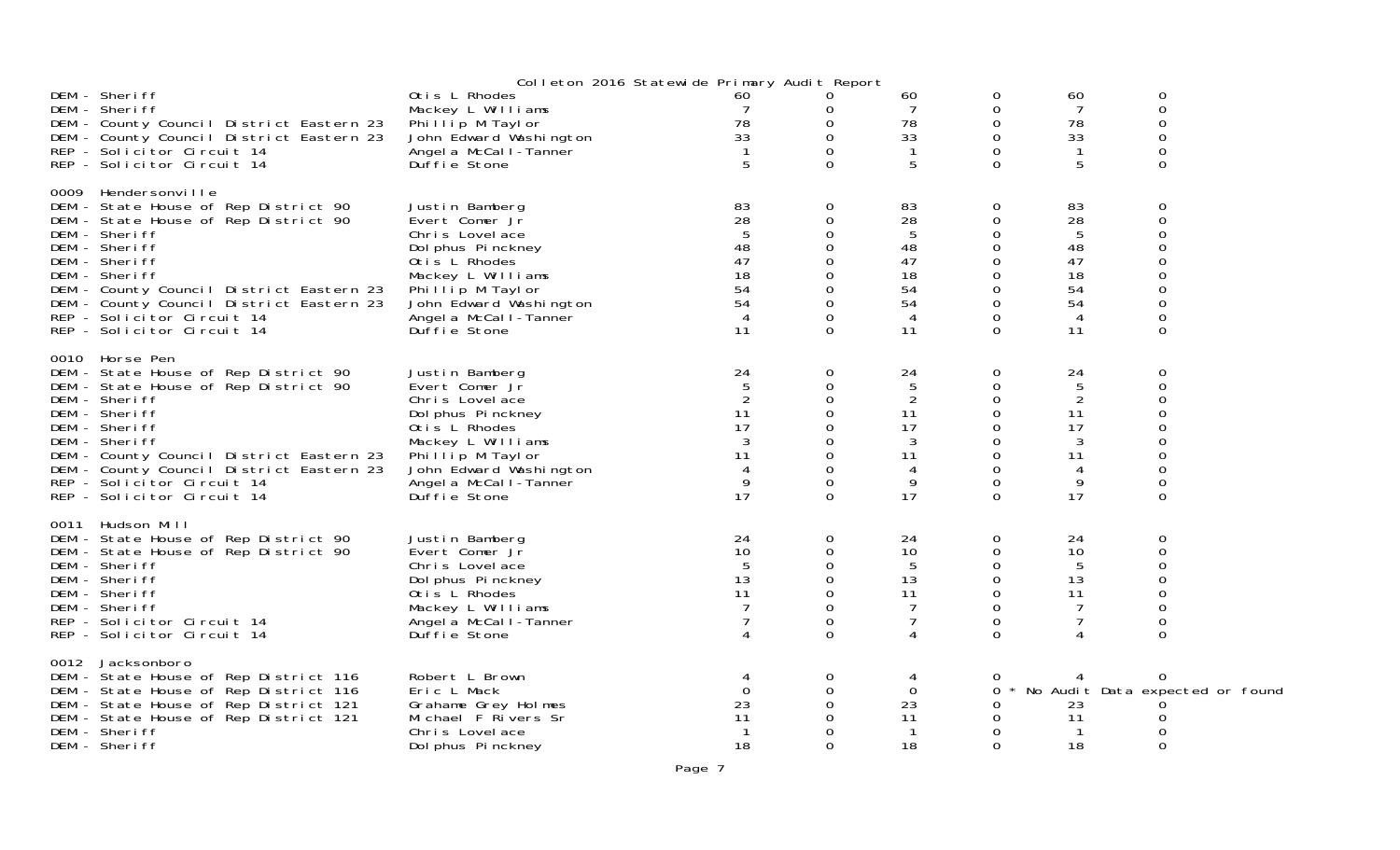|                                                                                      |                                                 | Colleton 2016 Statewide Primary Audit Report |             |                |          |          |                                     |  |
|--------------------------------------------------------------------------------------|-------------------------------------------------|----------------------------------------------|-------------|----------------|----------|----------|-------------------------------------|--|
| DEM - Sheriff<br>DEM - Sheriff                                                       | Otis L Rhodes                                   |                                              | 0           | 18             | 0<br>0   | 18       | 0<br>0                              |  |
| DEM - County Council District Eastern 23                                             | Mackey L Williams<br>Phillip M Taylor           | 23                                           | 0<br>0      | 4<br>23        | 0        | 4<br>23  | 0                                   |  |
| DEM - County Council District Eastern 23                                             | John Edward Washington                          | 17                                           | 0           | 17             | 0        | 17       | 0                                   |  |
| REP - State House of Rep District 116                                                | Charles Glover Sr                               |                                              |             | $\Omega$       |          |          | 0 * No Audit Data expected or found |  |
| REP - State House of Rep District 116                                                | Carroll O'Neal                                  |                                              | 0           | $\Omega$       | 0        |          | * No Audit Data expected or found   |  |
| REP - Solicitor Circuit 14<br>REP - Solicitor Circuit 14                             | Angel a McCall-Tanner<br>Duffie Stone           |                                              | $\Omega$    | $\Omega$<br>2  | 0.<br>0  | 2        | * No Audit Data expected or found   |  |
|                                                                                      |                                                 |                                              |             |                |          |          |                                     |  |
| 0014 Maple Cane<br>DEM - Sheriff                                                     | Chris Lovelace                                  | 24                                           | 0           | 24             | 0        | 24       | 0                                   |  |
| DEM - Sheriff                                                                        | Dol phus Pinckney                               | 5                                            | $\Omega$    | 5              | 0        | 5        | $\Omega$                            |  |
| DEM - Sheriff                                                                        | Otis L Rhodes                                   | 16                                           |             | 16             | 0        | 16       |                                     |  |
| DEM - Sheriff                                                                        | Mackey L Williams                               | 2                                            | 0           | 2              | 0        | 2        |                                     |  |
| DEM - County Council District Eastern 23                                             | Phillip M Taylor                                | 28                                           |             | 28             | 0        | 28       |                                     |  |
| DEM - County Council District Eastern 23<br>REP - Solicitor Circuit 14               | John Edward Washington<br>Angel a McCall-Tanner | 14<br>9                                      | $\Omega$    | 14<br>9        | 0<br>0   | 14<br>9  |                                     |  |
| REP - Solicitor Circuit 14                                                           | Duffie Stone                                    | 14                                           | $\Omega$    | 14             | $\Omega$ | 14       | $\Omega$                            |  |
| 0015 Mashawville                                                                     |                                                 |                                              |             |                |          |          |                                     |  |
| DEM - State House of Rep District 116                                                | Robert L Brown                                  | 36                                           | $\mathbf 0$ | 36             | 0        | 36       | 0                                   |  |
| DEM - State House of Rep District 116                                                | Eric L Mack                                     | 6                                            | 0           | 6              | 0        | 6        | O                                   |  |
| DEM - State House of Rep District 121<br>DEM - State House of Rep District 121       | Grahame Grey Holmes<br>Michael F Rivers Sr      | 37<br>10                                     | 0<br>0      | 37<br>10       | 0<br>0   | 37<br>10 |                                     |  |
| DEM - Sheriff                                                                        | Chris Lovelace                                  | 3                                            | 0           | 3              | 0        | 3        |                                     |  |
| DEM - Sheriff                                                                        | Dol phus Pinckney                               | 22                                           |             | 22             | 0        | 22       |                                     |  |
| DEM - Sheriff                                                                        | Otis L Rhodes                                   | 62                                           |             | 62             | 0        | 62       |                                     |  |
| DEM - Sheriff                                                                        | Mackey L Williams<br>Phillip M Taylor           | 5<br>70                                      | 0           | 5<br>70        | 0<br>0   | 5<br>70  |                                     |  |
| DEM - County Council District Eastern 23<br>DEM - County Council District Eastern 23 | John Edward Washington                          | 22                                           |             | 22             | 0        | 22       |                                     |  |
| REP - State House of Rep District 116                                                | Charles Glover Sr                               | 2                                            | 0           | 2              | 0        | 2        |                                     |  |
| REP - State House of Rep District 116                                                | Carroll O'Neal                                  |                                              | 0           | 7              | 0        | 7        |                                     |  |
| REP - Solicitor Circuit 14                                                           | Angel a McCall-Tanner                           | 13                                           | 0           | 13             | 0        | 13       | $\Omega$                            |  |
| REP - Solicitor Circuit 14                                                           | Duffie Stone                                    | 17                                           | $\Omega$    | 17             | $\Omega$ | 17       | O                                   |  |
| 0017 Peeples                                                                         |                                                 |                                              |             |                |          |          | 0                                   |  |
| DEM - State House of Rep District 90<br>DEM - State House of Rep District 90         | Justin Bamberg<br>Evert Comer Jr                | $\overline{2}$                               | 0<br>0      | $\overline{2}$ | 0<br>0   | 2        | 0                                   |  |
| DEM - State House of Rep District 116                                                | Robert L Brown                                  | 57                                           | 0           | 57             | 0        | 57       |                                     |  |
| DEM - State House of Rep District 116                                                | Eric L Mack                                     | 17                                           | 0           | 17             | 0        | 17       |                                     |  |
| DEM - Sheriff                                                                        | Chris Lovelace                                  | 8                                            |             | 8              | 0        | 8        |                                     |  |
| DEM - Sheriff<br>DEM - Sheriff                                                       | Dol phus Pinckney<br>Otis L Rhodes              | 27<br>48                                     | 0           | 27<br>48       | 0<br>0   | 27<br>48 |                                     |  |
| DEM - Sheriff                                                                        | Mackey L Williams                               |                                              |             |                | 0        |          |                                     |  |
| REP - State House of Rep District 116                                                | Charles Glover Sr                               |                                              |             |                | 0        |          |                                     |  |
| REP - State House of Rep District 116                                                | Carroll O'Neal                                  |                                              |             | 8              | 0        | 8        |                                     |  |
| REP - Solicitor Circuit 14                                                           | Angel a McCall-Tanner                           | 9<br>12                                      |             | 9<br>12        | 0<br>0   | 9<br>12  | ∩                                   |  |
| REP - Solicitor Circuit 14                                                           | Duffie Stone                                    |                                              |             |                |          |          |                                     |  |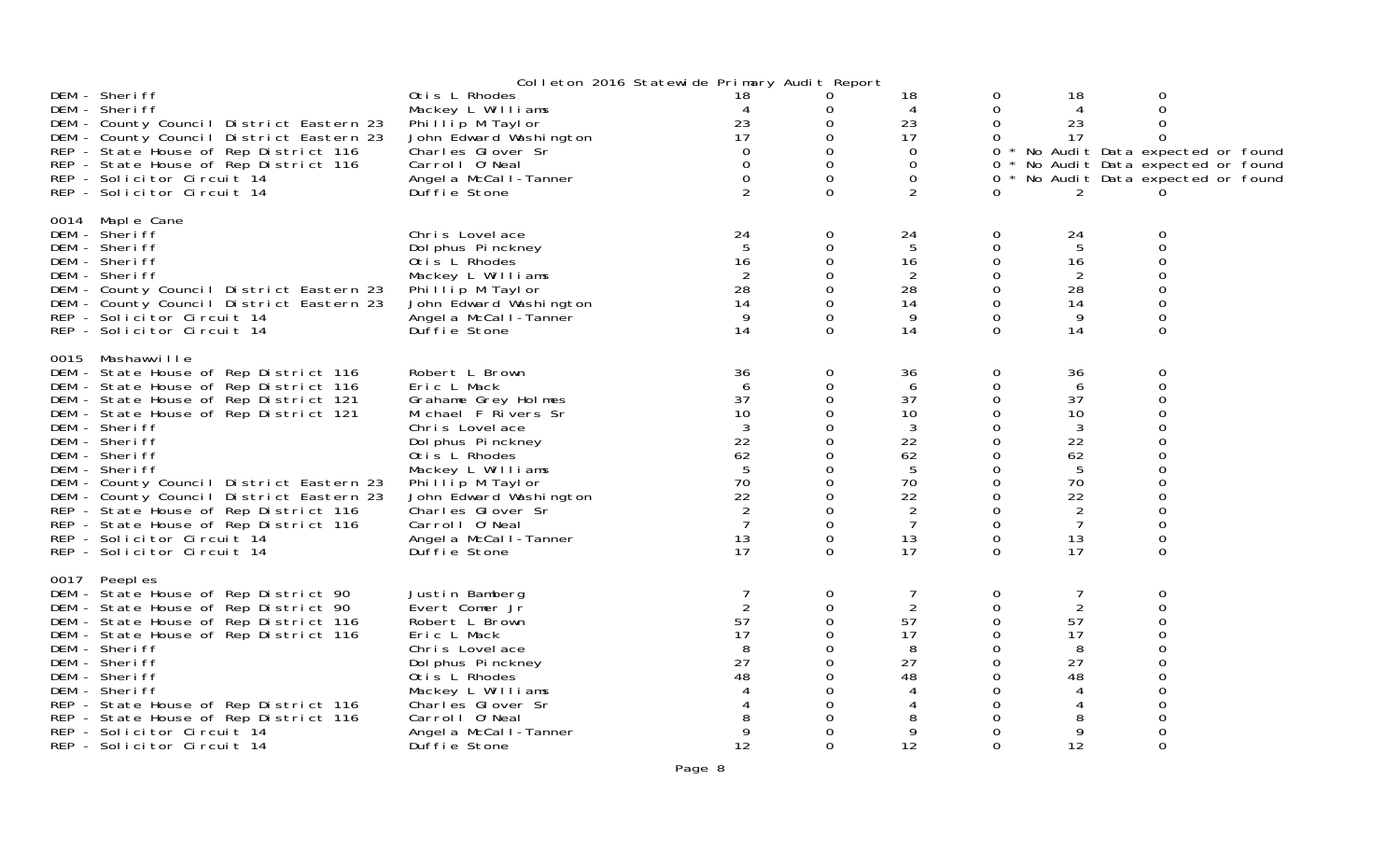| 0018 Petits<br>DEM - State House of Rep District 90<br>DEM - State House of Rep District 90<br>DEM - Sheriff<br>DEM - Sheriff<br>DEM - Sheriff<br>DEM - Sheriff<br>DEM - County Council District Eastern 23<br>DEM - County Council District Eastern 23<br>REP - Solicitor Circuit 14<br>REP - Solicitor Circuit 14                          | Justin Bamberg<br>Evert Comer Jr<br>Chris Lovelace<br>Dol phus Pinckney<br>Otis L Rhodes<br>Mackey L Williams<br>Phillip M Taylor<br>John Edward Washington<br>Angel a McCal I-Tanner<br>Duffie Stone             | 12<br>$\Omega$<br>12<br>$\Omega$<br>12                       | 0<br>0<br>0<br>0<br>0<br>0<br>0<br>0          | 12<br>4<br>0<br>12<br>5<br>0<br>12<br>2<br>5                                   | 0<br>0<br>0<br>O<br>0<br>0<br>O.<br>0<br>0<br>$\Omega$              | 12<br>4<br>12<br>5<br>12<br>2<br>5<br>$\mathbf{1}$                 | 0<br>$\Omega$<br>No Audit Data expected or found<br>$\Omega$<br>No Audit Data expected or found<br>0<br>0<br>$\Omega$ |  |
|----------------------------------------------------------------------------------------------------------------------------------------------------------------------------------------------------------------------------------------------------------------------------------------------------------------------------------------------|-------------------------------------------------------------------------------------------------------------------------------------------------------------------------------------------------------------------|--------------------------------------------------------------|-----------------------------------------------|--------------------------------------------------------------------------------|---------------------------------------------------------------------|--------------------------------------------------------------------|-----------------------------------------------------------------------------------------------------------------------|--|
| 0019 Peni el<br>DEM - State House of Rep District 90<br>DEM - State House of Rep District 90<br>DEM - State House of Rep District 121<br>DEM - State House of Rep District 121<br>DEM - Sheriff<br>DEM - Sheriff<br>DEM - Sheriff<br>DEM - Sheriff<br>REP - Solicitor Circuit 14<br>REP - Solicitor Circuit 14                               | Justin Bamberg<br>Evert Comer Jr<br>Grahame Grey Holmes<br>Michael F Rivers Sr<br>Chris Lovelace<br>Dol phus Pinckney<br>Otis L Rhodes<br>Mackey L Williams<br>Angel a McCall-Tanner<br>Duffie Stone              | 19<br>10<br>$\Omega$<br>17<br>21<br>5<br>10                  | 0<br>0<br>0<br>0<br>0<br>0                    | 19<br>3<br>10<br>0<br>4<br>17<br>21<br>$\mathbf{1}$<br>5<br>10                 | $\Omega$<br>$\Omega$<br>0<br>0<br>0<br>0<br>0<br>0<br>0<br>0        | 19<br>10<br>4<br>17<br>21<br>-1<br>5<br>10                         | 0<br>$\Omega$<br>$\Omega$<br>No Audit Data expected or found<br>0<br>O<br>0<br>0                                      |  |
| 0020 Ritter<br>DEM - State House of Rep District 121<br>DEM - State House of Rep District 121<br>DEM - Sheriff<br>DEM - Sheriff<br>DEM - Sheriff<br>DEM - Sheriff<br>DEM - County Council District Eastern 23<br>DEM - County Council District Eastern 23<br>REP - Solicitor Circuit 14<br>REP - Solicitor Circuit 14                        | Grahame Grey Holmes<br>Michael F Rivers Sr<br>Chris Lovelace<br>Dol phus Pinckney<br>Otis L Rhodes<br>Mackey L Williams<br>Phillip M Taylor<br>John Edward Washington<br>Angel a McCal I - Tanner<br>Duffie Stone | 63<br>32<br>39<br>47<br>52<br>29                             | $\Omega$<br>0<br>0<br>0<br>0<br>$\Omega$<br>0 | 63<br>32<br>7<br>39<br>47<br>7<br>52<br>29<br>2<br>4                           | 0<br>0<br>0<br>0<br>0<br>0<br>0<br>$\Omega$<br>$\Omega$<br>$\Omega$ | 63<br>32<br>7<br>39<br>47<br>7<br>52<br>29<br>2<br>4               | 0<br>$\Omega$<br>0<br>O<br>0<br>0<br>0<br>0<br>0<br>0                                                                 |  |
| 0021 Round 0<br>DEM - State House of Rep District 116<br>DEM - State House of Rep District 116<br>DEM - Sheriff<br>DEM - Sheriff<br>DEM - Sheriff<br>DEM - Sheriff<br>DEM - County Council District Eastern 23<br>DEM - County Council District Eastern 23<br>REP - State House of Rep District 116<br>REP - State House of Rep District 116 | Robert L Brown<br>Eric L Mack<br>Chris Lovelace<br>Dol phus Pinckney<br>Otis L Rhodes<br>Mackey L Williams<br>Phillip M Taylor<br>John Edward Washington<br>Charles Glover Sr<br>Carroll O'Neal                   | 11<br>3<br>19<br>16<br>20<br>$\overline{1}$<br>23<br>12<br>6 | 0<br>0<br>0<br>0<br>0<br>0                    | 11<br>3<br>19<br>16<br>20<br>$\overline{1}$<br>23<br>12<br>$\overline{2}$<br>6 | $\Omega$<br>$\Omega$<br>0<br>0<br>0<br>0<br>0<br>0<br>0<br>$\Omega$ | 11<br>3<br>19<br>16<br>20<br>-1<br>23<br>12<br>$\overline{2}$<br>6 | 0<br>$\Omega$<br>0<br>∩<br>0<br>O<br>0<br>Ω<br>0                                                                      |  |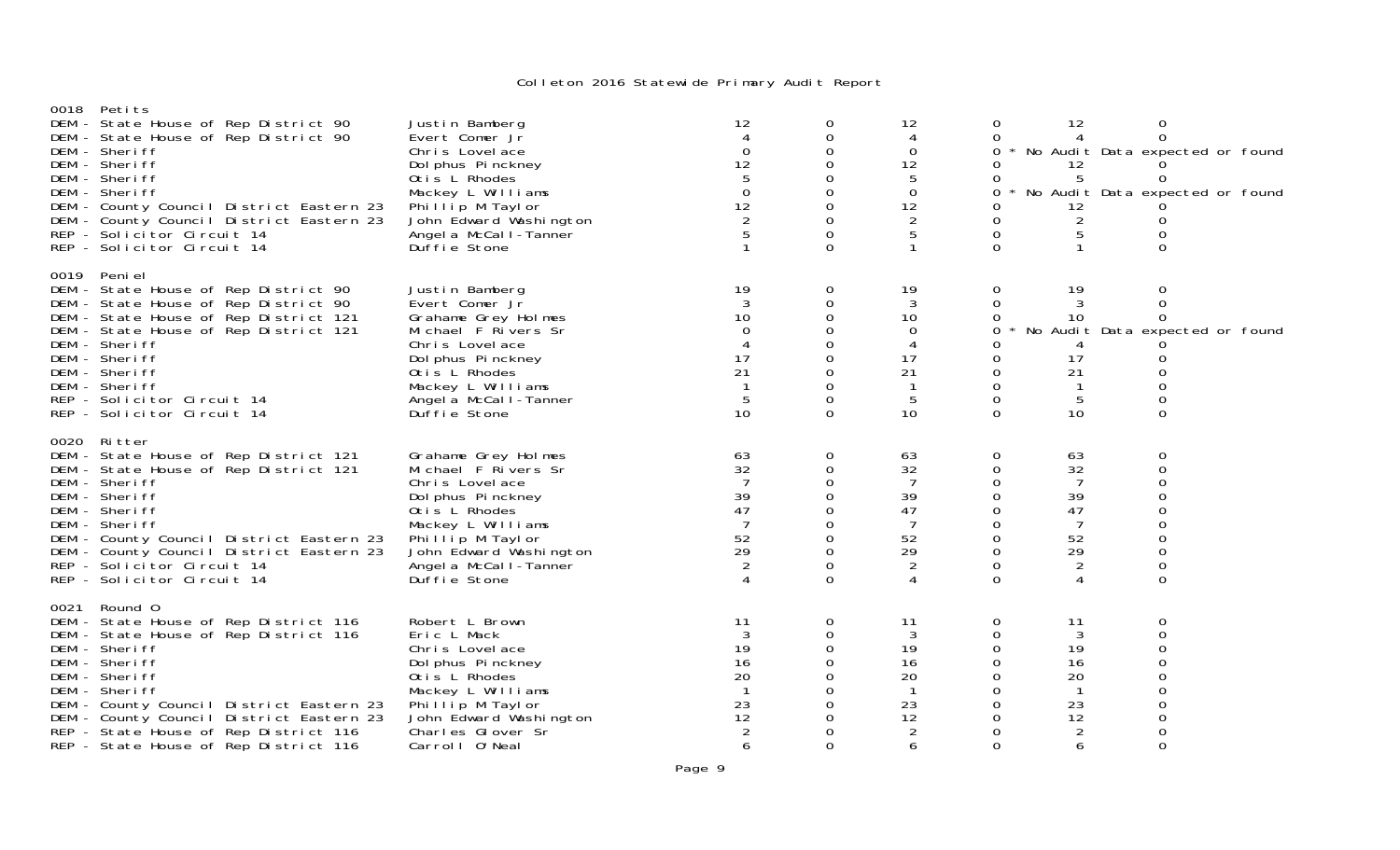|                                                                                                                                                                                                                                                                                                                      |                                                                                                                                                                                                       | Colleton 2016 Statewide Primary Audit Report                           |                                                                           |                                                                        |                                                                                       |                                                            |                                                                           |  |
|----------------------------------------------------------------------------------------------------------------------------------------------------------------------------------------------------------------------------------------------------------------------------------------------------------------------|-------------------------------------------------------------------------------------------------------------------------------------------------------------------------------------------------------|------------------------------------------------------------------------|---------------------------------------------------------------------------|------------------------------------------------------------------------|---------------------------------------------------------------------------------------|------------------------------------------------------------|---------------------------------------------------------------------------|--|
| REP - Solicitor Circuit 14<br>REP - Solicitor Circuit 14                                                                                                                                                                                                                                                             | Angel a McCal I-Tanner<br>Duffie Stone                                                                                                                                                                | 10<br>19                                                               | 0<br>$\Omega$                                                             | 10<br>19                                                               | 0<br>$\Omega$                                                                         | 10<br>19                                                   | 0<br>$\Omega$                                                             |  |
| 0022 Rice Patch<br>DEM - State House of Rep District 90<br>DEM - State House of Rep District 90<br>DEM - Sheriff<br>DEM - Sheriff<br>DEM - Sheriff<br>DEM - Sheriff<br>REP - Solicitor Circuit 14<br>REP - Solicitor Circuit 14                                                                                      | Justin Bamberg<br>Evert Comer Jr<br>Chris Lovelace<br>Dol phus Pinckney<br>Otis L Rhodes<br>Mackey L Williams<br>Angel a McCall-Tanner<br>Duffie Stone                                                | 41<br>5<br>8<br>21<br>19<br>$\overline{2}$<br>6                        | 0<br>$\Omega$<br>$\Omega$<br>$\Omega$<br>$\Omega$<br>$\Omega$<br>$\Omega$ | 41<br>$5\phantom{.0}$<br>8<br>21<br>19<br>$\overline{2}$<br>3<br>6     | 0<br>$\Omega$<br>$\Omega$<br>$\Omega$<br>$\Omega$<br>$\Omega$<br>$\Omega$<br>$\Omega$ | 41<br>5<br>8<br>21<br>19<br>$\overline{2}$<br>3<br>6       | 0<br>0<br>0<br>$\Omega$                                                   |  |
| 0023 Ruffin<br>DEM - State House of Rep District 90<br>DEM - State House of Rep District 90<br>DEM - Sheriff<br>DEM - Sheriff<br>DEM - Sheriff<br>DEM - Sheriff<br>REP - Solicitor Circuit 14<br>REP - Solicitor Circuit 14                                                                                          | Justin Bamberg<br>Evert Comer Jr<br>Chris Lovelace<br>Dol phus Pinckney<br>Otis L Rhodes<br>Mackey L Williams<br>Angel a McCall-Tanner<br>Duffie Stone                                                | 30<br>9<br>17<br>3<br>11                                               | 0<br>0<br>0<br>0<br>$\Omega$                                              | 30<br>$\mathbf{1}$<br>3<br>9<br>17<br>4<br>3<br>11                     | $\Omega$<br>0<br>0<br>$\Omega$<br>$\Omega$<br>$\Omega$<br>$\Omega$<br>$\Omega$        | 30<br>$\mathbf{1}$<br>3<br>9<br>17<br>4<br>3<br>11         | 0<br>0<br>0<br>0<br>$\Omega$                                              |  |
| 0024 Sidneys<br>DEM - State House of Rep District 90<br>DEM - State House of Rep District 90<br>DEM - Sheriff<br>DEM - Sheriff<br>DEM - Sheriff<br>DEM - Sheriff<br>DEM - County Council District Eastern 23<br>DEM - County Council District Eastern 23<br>REP - Solicitor Circuit 14<br>REP - Solicitor Circuit 14 | Justin Bamberg<br>Evert Comer Jr<br>Chris Lovelace<br>Dol phus Pinckney<br>Otis L Rhodes<br>Mackey L Williams<br>Phillip M Taylor<br>John Edward Washington<br>Angel a McCal I-Tanner<br>Duffie Stone | 17<br>6<br>$\overline{2}$<br>6<br>15<br>$\Omega$<br>16<br>7<br>8<br>18 | 0<br>0<br>0<br>0<br>0<br>$\Omega$<br>$\Omega$                             | 17<br>6<br>$\overline{c}$<br>6<br>15<br>$\Omega$<br>16<br>7<br>8<br>18 | 0<br>$\Omega$<br>0<br>$\Omega$<br>0<br>$\Omega$<br>0<br>$\Omega$<br>0<br>$\Omega$     | 17<br>6<br>$\overline{2}$<br>6<br>15<br>16<br>7<br>8<br>18 | 0<br>0<br>0<br>ი<br>No Audit Data expected or found<br>O<br>0<br>$\Omega$ |  |
| 0026 Stokes<br>DEM - State House of Rep District 90<br>DEM - State House of Rep District 90<br>DEM - Sheriff<br>DEM - Sheriff<br>DEM - Sheriff<br>DEM - Sheriff<br>REP - Solicitor Circuit 14<br>REP - Solicitor Circuit 14                                                                                          | Justin Bamberg<br>Evert Comer Jr<br>Chris Lovel ace<br>Dol phus Pinckney<br>Otis L Rhodes<br>Mackey L Williams<br>Angel a McCal I-Tanner<br>Duffie Stone                                              | 21<br>11<br>8<br>15<br>8<br>16                                         | $\mathbf{O}$<br>$\Omega$<br>0<br>$\Omega$<br>$\Omega$<br>$\Omega$         | 21<br>11<br>8<br>15<br>9<br>$\mathbf{1}$<br>8<br>16                    | $\Omega$<br>0<br>$\Omega$<br>$\Omega$<br>$\Omega$<br>$\Omega$<br>0<br>$\Omega$        | 21<br>11<br>8<br>15<br>9<br>$\mathbf{1}$<br>8<br>16        | 0<br>0<br>$\mathbf 0$                                                     |  |
| 0027 Sniders<br>DEM - State House of Rep District 90<br>DEM - State House of Rep District 90                                                                                                                                                                                                                         | Justin Bamberg<br>Evert Comer Jr                                                                                                                                                                      | 23<br>7                                                                | 0<br>$\overline{O}$                                                       | 23<br>7                                                                | 0<br>$\overline{0}$                                                                   | 23<br>7                                                    | 0<br>$\overline{0}$                                                       |  |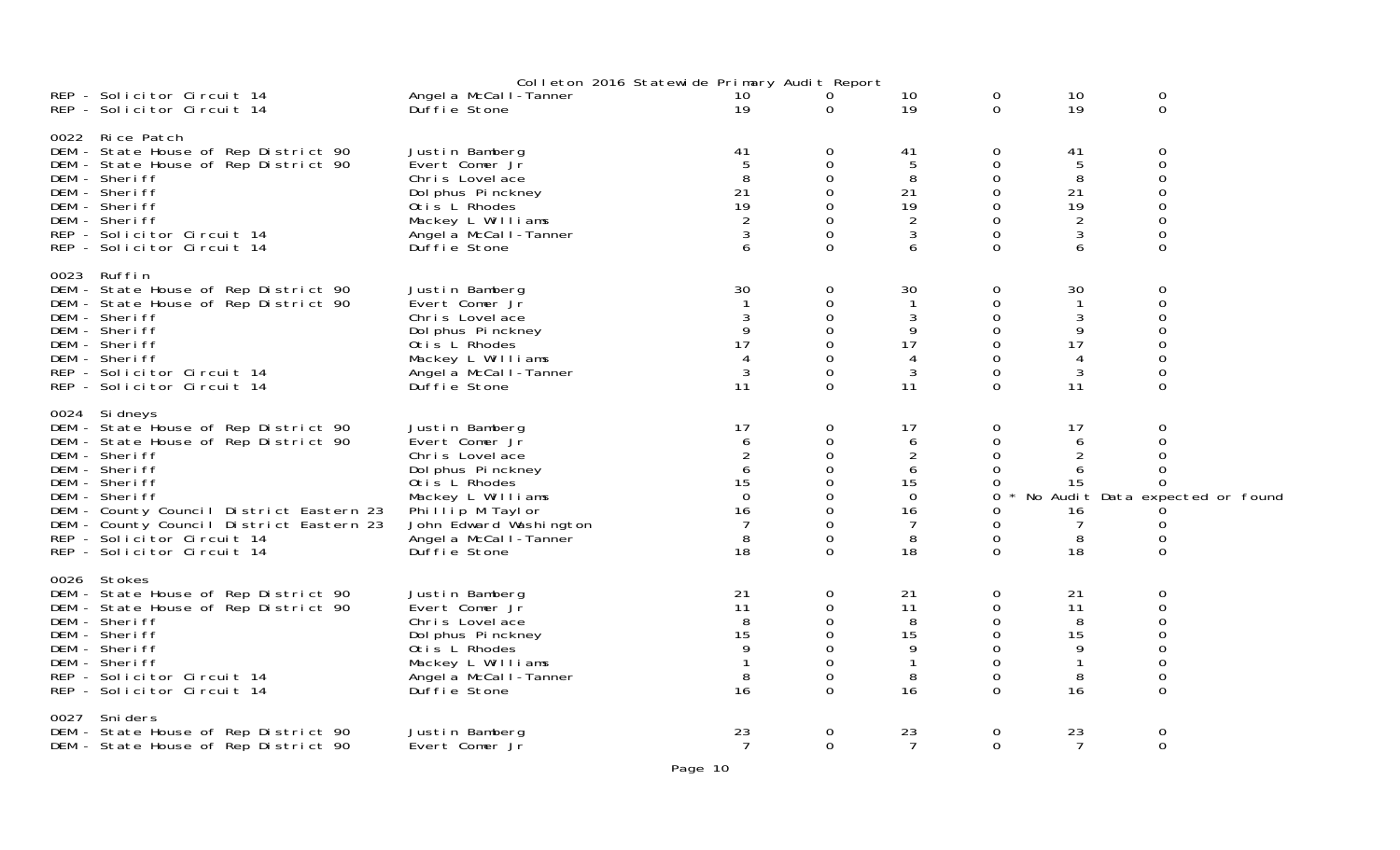|                                                                                                                                                                                                                                                                                                                                                                                                                                                                                                    |                                                                                                                                                                                                                                                                                          | Colleton 2016 Statewide Primary Audit Report                                         |                                                                                                |                                                                           |                                                                                         |                                                                                    |               |
|----------------------------------------------------------------------------------------------------------------------------------------------------------------------------------------------------------------------------------------------------------------------------------------------------------------------------------------------------------------------------------------------------------------------------------------------------------------------------------------------------|------------------------------------------------------------------------------------------------------------------------------------------------------------------------------------------------------------------------------------------------------------------------------------------|--------------------------------------------------------------------------------------|------------------------------------------------------------------------------------------------|---------------------------------------------------------------------------|-----------------------------------------------------------------------------------------|------------------------------------------------------------------------------------|---------------|
| DEM - Sheriff<br>DEM - Sheriff<br>DEM - Sheriff<br>DEM - Sheriff<br>REP - Solicitor Circuit 14<br>REP - Solicitor Circuit 14                                                                                                                                                                                                                                                                                                                                                                       | Chris Lovelace<br>Dol phus Pinckney<br>Otis L Rhodes<br>Mackey L Williams<br>Angel a McCall-Tanner<br>Duffie Stone                                                                                                                                                                       | 20<br>$\mathbf{1}$<br>5<br>8                                                         | 0<br>0<br>$\mathbf 0$<br>$\Omega$<br>$\Omega$                                                  | 3<br>20<br>5<br>8                                                         | 0<br>0<br>0<br>$\mathsf{O}$<br>0<br>$\Omega$                                            | 3<br>20<br>7<br>1<br>$\overline{5}$<br>8                                           | 0<br>$\Omega$ |
| 0029 Walterboro NO 1<br>DEM - State House of Rep District 121<br>DEM - State House of Rep District 121<br>DEM - Sheriff<br>DEM - Sheriff<br>DEM - Sheriff<br>DEM - Sheriff<br>DEM - County Council District Eastern 23<br>DEM - County Council District Eastern 23<br>REP - Solicitor Circuit 14<br>REP - Solicitor Circuit 14                                                                                                                                                                     | Grahame Grey Holmes<br>Michael F Rivers Sr<br>Chris Lovelace<br>Dol phus Pinckney<br>Otis L Rhodes<br>Mackey L Williams<br>Phillip M Taylor<br>John Edward Washington<br>Angel a McCal I-Tanner<br>Duffie Stone                                                                          | 100<br>29<br>8<br>72<br>52<br>$\overline{4}$<br>73<br>13<br>11<br>24                 | 0<br>0<br>$\Omega$<br>0<br>0<br>0<br>0<br>$\Omega$<br>0<br>$\Omega$                            | 100<br>29<br>8<br>72<br>52<br>4<br>73<br>13<br>11<br>24                   | 0<br>0<br>$\Omega$<br>0<br>0<br>0<br>0<br>0<br>0<br>$\Omega$                            | 100<br>29<br>8<br>72<br>52<br>$\overline{4}$<br>73<br>13<br>11<br>24               | 0<br>O<br>O   |
| 0030 Walterboro NO 2<br>DEM - State House of Rep District 116<br>DEM - State House of Rep District 116<br>DEM - State House of Rep District 121<br>DEM - State House of Rep District 121<br>DEM - Sheriff<br>DEM - Sheriff<br>DEM - Sheriff<br>DEM - Sheriff<br>DEM - County Council District Eastern 23<br>DEM - County Council District Eastern 23<br>REP - State House of Rep District 116<br>REP - State House of Rep District 116<br>REP - Solicitor Circuit 14<br>REP - Solicitor Circuit 14 | Robert L Brown<br>Eric L Mack<br>Grahame Grey Holmes<br>Michael F Rivers Sr<br>Chris Lovelace<br>Dol phus Pinckney<br>Otis L Rhodes<br>Mackey L Williams<br>Phillip M Taylor<br>John Edward Washington<br>Charles Glover Sr<br>Carroll 0' Neal<br>Angel a McCal I-Tanner<br>Duffie Stone | 10<br>6<br>59<br>10<br>7<br>39<br>38<br>6<br>61<br>11<br>4<br>$\mathbf{3}$<br>6<br>6 | 0<br>0<br>0<br>0<br>0<br>0<br>0<br>0<br>0<br>$\Omega$<br>$\Omega$<br>0<br>$\Omega$<br>$\Omega$ | 10<br>6<br>59<br>10<br>7<br>39<br>38<br>6<br>61<br>11<br>4<br>3<br>6<br>6 | 0<br>0<br>0<br>0<br>0<br>0<br>0<br>0<br>0<br>$\Omega$<br>$\Omega$<br>0<br>0<br>$\Omega$ | 10<br>6<br>59<br>10<br>7<br>39<br>38<br>6<br>61<br>11<br>4<br>$\sqrt{3}$<br>6<br>6 | 0<br>0        |
| 0031 Walterboro NO 3<br>DEM - State House of Rep District 121<br>DEM - State House of Rep District 121<br>DEM - Sheriff<br>DEM - Sheriff<br>DEM - Sheriff<br>DEM - Sheriff<br>DEM - County Council District Eastern 23<br>DEM - County Council District Eastern 23<br>REP - Solicitor Circuit 14<br>RFP - Solicitor Circuit 14                                                                                                                                                                     | Grahame Grey Holmes<br>Michael F Rivers Sr<br>Chris Lovelace<br>Dol phus Pinckney<br>Otis L Rhodes<br>Mackey L Williams<br>Phillip M Taylor<br>John Edward Washington<br>Angel a McCall-Tanner<br>Duffie Stone                                                                           | 180<br>40<br>3<br>111<br>99<br>6<br>180<br>39<br>$\overline{4}$<br>8                 | 0<br>0<br>0<br>0<br>0<br>0<br>0<br>0<br>0<br>$\Omega$                                          | 180<br>40<br>3<br>111<br>99<br>6<br>180<br>39<br>4                        | 0<br>0<br>0<br>0<br>0<br>0<br>0<br>0<br>0<br>$\Omega$                                   | 180<br>40<br>3<br>111<br>99<br>6<br>180<br>39<br>$\overline{4}$<br>8               | O             |

0032 Walterboro NO 4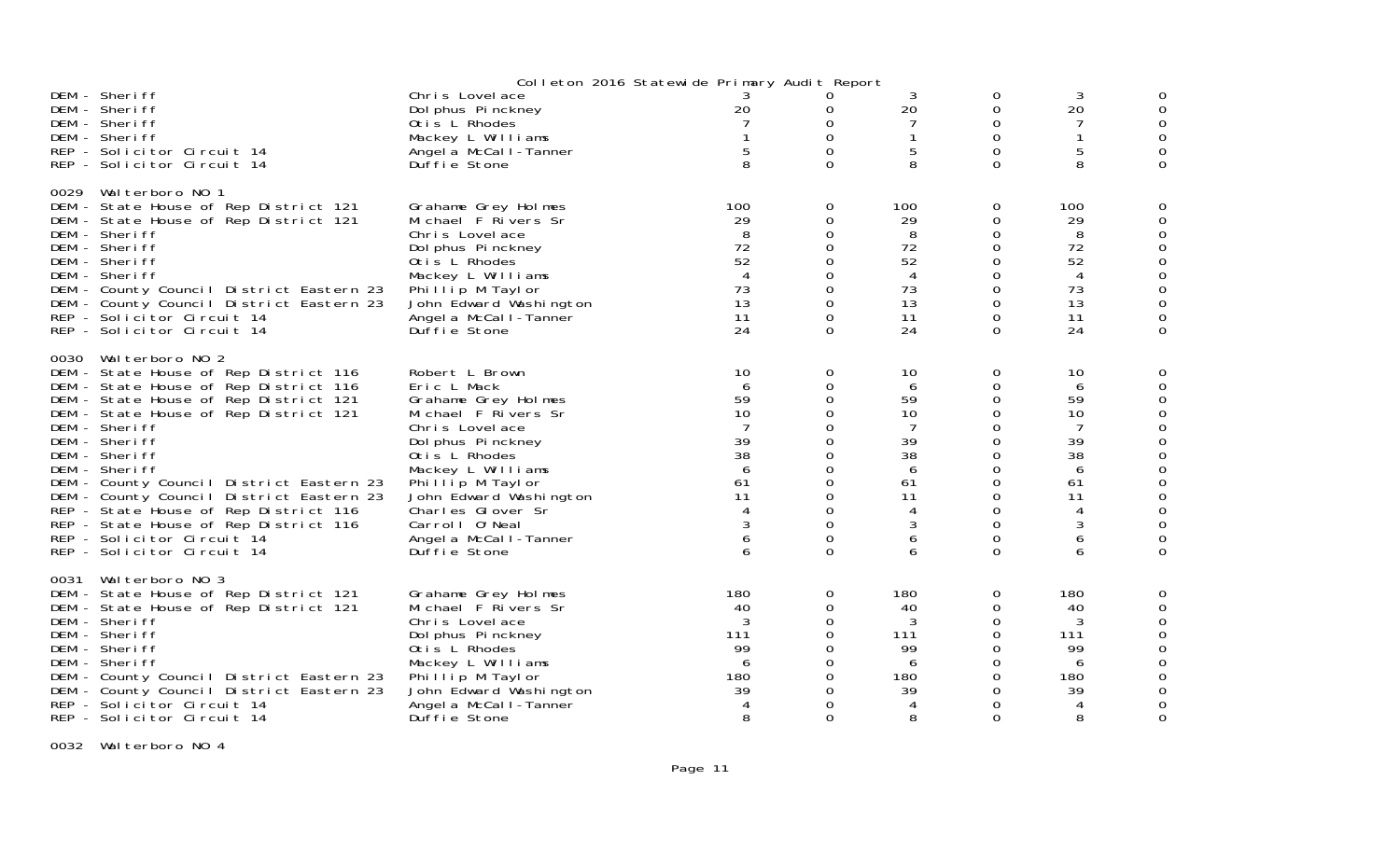|                                                                                                                                                                                                                                                                                                                                                                                                         |                                                                                                                                                                                                                                                     | Colleton 2016 Statewide Primary Audit Report                                    |                                                             |                                                             |                                                                                |                                                                              |                                                                                            |  |
|---------------------------------------------------------------------------------------------------------------------------------------------------------------------------------------------------------------------------------------------------------------------------------------------------------------------------------------------------------------------------------------------------------|-----------------------------------------------------------------------------------------------------------------------------------------------------------------------------------------------------------------------------------------------------|---------------------------------------------------------------------------------|-------------------------------------------------------------|-------------------------------------------------------------|--------------------------------------------------------------------------------|------------------------------------------------------------------------------|--------------------------------------------------------------------------------------------|--|
| DEM - State House of Rep District 90<br>DEM - State House of Rep District 90<br>DEM - State House of Rep District 121<br>DEM - State House of Rep District 121<br>DEM - Sheriff<br>DEM - Sheriff<br>DEM - Sheriff<br>DEM - Sheriff<br>DEM - County Council District Eastern 23<br>DEM - County Council District Eastern 23<br>REP - Solicitor Circuit 14<br>REP - Solicitor Circuit 14                  | Justin Bamberg<br>Evert Comer Jr<br>Grahame Grey Holmes<br>Michael F Rivers Sr<br>Chris Lovelace<br>Dol phus Pinckney<br>Otis L Rhodes<br>Mackey L Williams<br>Phillip M Taylor<br>John Edward Washington<br>Angel a McCal I-Tanner<br>Duffie Stone | -11<br>5<br>70<br>$\overline{7}$<br>20<br>23<br>27<br>5<br>$\overline{7}$<br>42 | 0<br>0<br>0<br>$\Omega$<br>$\Omega$<br>$\Omega$             | 11<br>5<br>70<br>7<br>20<br>23<br>27<br>7<br>42             | 0<br>0<br>0<br>0<br>Ω<br>0<br>0<br>0<br>$\Omega$<br>0<br>$\Omega$              | 11<br>5<br>70<br>$\overline{7}$<br>20<br>23<br>27<br>5<br>8<br>-1<br>7<br>42 | 0<br>0<br>$\Omega$<br>0<br>O<br>0<br>$\Omega$<br>0<br>$\Omega$                             |  |
| 0033 Williams<br>DEM - State House of Rep District 90<br>DEM - State House of Rep District 90<br>DEM - Sheriff<br>DEM - Sheriff<br>DEM - Sheriff<br>DEM - Sheriff<br>REP - Solicitor Circuit 14<br>REP - Solicitor Circuit 14                                                                                                                                                                           | Justin Bamberg<br>Evert Comer Jr<br>Chris Lovelace<br>Dol phus Pinckney<br>Otis L Rhodes<br>Mackey L Williams<br>Angel a McCall-Tanner<br>Duffie Stone                                                                                              | 17                                                                              | 0<br>$\Omega$<br>$\Omega$<br>$\Omega$<br>0<br>$\Omega$      | 17<br>2<br>8<br>9<br>3<br>3                                 | $\Omega$<br>$\Omega$<br>0<br>$\Omega$<br>$\Omega$<br>$\Omega$<br>0<br>$\Omega$ | 17<br>2<br>-1<br>8<br>9<br>3<br>3                                            | 0<br>$\Omega$<br>0<br>∩<br>$\Omega$<br>0<br>$\Omega$                                       |  |
| 0034 Wol fe Creek<br>DEM - State House of Rep District 90<br>DEM - State House of Rep District 90<br>DEM - State House of Rep District 121<br>DEM - State House of Rep District 121<br>DEM - Sheriff<br>DEM - Sheriff<br>DEM - Sheriff<br>DEM - Sheriff<br>REP - Solicitor Circuit 14<br>REP - Solicitor Circuit 14                                                                                     | Justin Bamberg<br>Evert Comer Jr<br>Grahame Grey Holmes<br>Michael F Rivers Sr<br>Chris Lovelace<br>Dol phus Pinckney<br>Otis L Rhodes<br>Mackey L Williams<br>Angel a McCall-Tanner<br>Duffie Stone                                                | 18                                                                              | 0<br>$\Omega$<br>$\Omega$<br>0<br>$\Omega$<br>$\Omega$<br>0 | 18                                                          | $\Omega$<br>0<br>O.<br>0<br>0<br>$\Omega$<br>$\Omega$<br>$\Omega$              | 18                                                                           | 0<br>0<br>0 * No Audit Data expected or found<br>0<br>No Audit Data expected or found<br>0 |  |
| 0035 Edisto Beach<br>DEM - State House of Rep District 121<br>DEM - State House of Rep District 121<br>DEM - Sheriff<br>DEM - Sheriff<br>DEM - Sheriff<br>DEM - Sheriff<br>DEM - County Council District Eastern 23<br>DEM - County Council District Eastern 23<br>REP - U.S. House of Rep District 1<br>REP - U.S. House of Rep District 1<br>REP - Solicitor Circuit 14<br>REP - Solicitor Circuit 14 | Grahame Grey Holmes<br>Michael F Rivers Sr<br>Chris Lovelace<br>Dol phus Pinckney<br>Otis L Rhodes<br>Mackey L Williams<br>Phillip M Taylor<br>John Edward Washington<br>Jenny Horne<br>Mark Sanford<br>Angel a McCall-Tanner<br>Duffie Stone       | 34<br>$\overline{4}$<br>10<br>23<br>10<br>35<br>55<br>21<br>60                  | 0<br>0<br>0<br>0<br><sup>n</sup>                            | 34<br>4<br>10<br>3<br>6<br>23<br>10<br>35<br>55<br>21<br>60 | 0<br>0<br>O<br>O<br>0<br>0<br>0<br>0<br>0<br>0<br>$\Omega$                     | 34<br>4<br>10<br>3<br>4<br>6<br>23<br>10<br>35<br>55<br>21<br>60             | 0<br>0<br>$\Omega$                                                                         |  |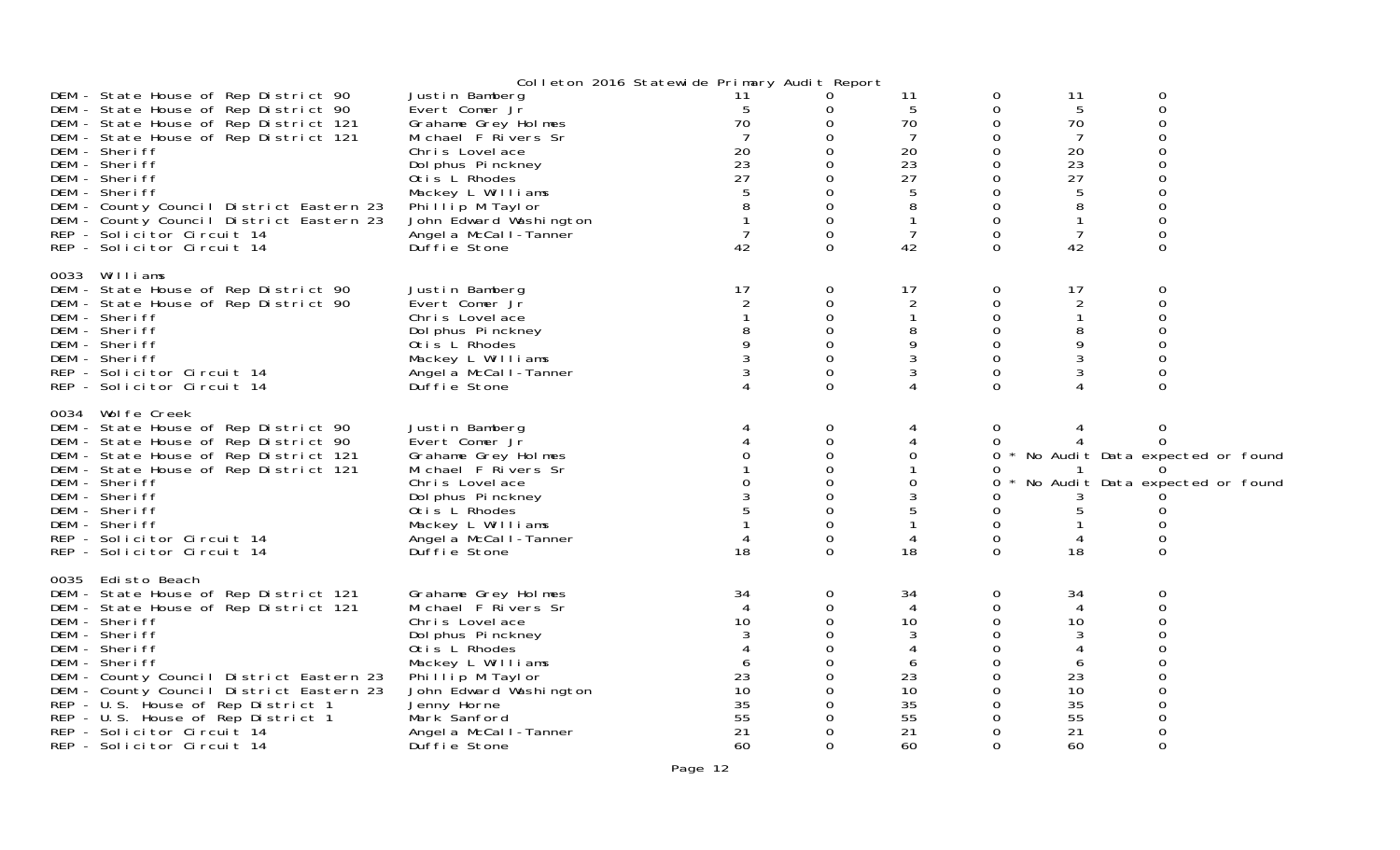| 0036 Walterboro 5<br>DEM - State House of Rep District 90<br>DEM - State House of Rep District 90<br>DEM - State House of Rep District 121<br>DEM - State House of Rep District 121<br>DEM - Sheriff<br>DEM - Sheriff<br>DEM - Sheriff<br>DEM - Sheriff<br>REP - Solicitor Circuit 14<br>REP - Solicitor Circuit 14                                                                                                                  | Justin Bamberg<br>Evert Comer Jr<br>Grahame Grey Holmes<br>Michael F Rivers Sr<br>Chris Lovelace<br>Dol phus Pinckney<br>Otis L Rhodes<br>Mackey L Williams<br>Angel a McCal I-Tanner<br>Duffie Stone                                         | 36<br>10<br>$\mathbf{1}$<br>$\Omega$<br>12<br>10<br>26<br>$\mathbf{1}$<br>24<br>51                                              | $\mathbf 0$<br>$\mathbf 0$<br>$\mathbf 0$<br>$\mathbf 0$<br>$\mathbf 0$<br>$\mathbf 0$<br>0<br>$\mathbf 0$<br>$\Omega$<br>$\Omega$ | 36<br>10<br>-1<br>$\mathbf 0$<br>12<br>10<br>26<br>$\mathbf{1}$<br>24<br>51                        | 0<br>$\Omega$<br>0<br>0<br>0<br>0<br>0<br>0<br>$\Omega$<br>$\Omega$                                | 36<br>10<br>12<br>10<br>26<br>$\overline{1}$<br>24<br>51            | 0<br>0<br>$\Omega$<br>No Audit Data expected or found<br>0<br>$\Omega$<br>$\Omega$<br>$\Omega$<br>$\Omega$                         |
|--------------------------------------------------------------------------------------------------------------------------------------------------------------------------------------------------------------------------------------------------------------------------------------------------------------------------------------------------------------------------------------------------------------------------------------|-----------------------------------------------------------------------------------------------------------------------------------------------------------------------------------------------------------------------------------------------|---------------------------------------------------------------------------------------------------------------------------------|------------------------------------------------------------------------------------------------------------------------------------|----------------------------------------------------------------------------------------------------|----------------------------------------------------------------------------------------------------|---------------------------------------------------------------------|------------------------------------------------------------------------------------------------------------------------------------|
| 0038 Ashton-Lodge<br>DEM - State House of Rep District 90<br>DEM - State House of Rep District 90<br>DEM - Sheriff<br>DEM - Sheriff<br>DEM - Sheriff<br>DEM - Sheriff<br>REP - Solicitor Circuit 14<br>REP - Solicitor Circuit 14                                                                                                                                                                                                    | Justin Bamberg<br>Evert Comer Jr<br>Chris Lovelace<br>Dol phus Pinckney<br>Otis L Rhodes<br>Mackey L Williams<br>Angel a McCal I-Tanner<br>Duffie Stone                                                                                       | 21<br>6<br>6<br>9<br>11<br>8<br>14                                                                                              | 0<br>0<br>$\overline{0}$<br>$\mathbf 0$<br>$\mathbf 0$<br>0<br>$\mathbf 0$<br>$\Omega$                                             | 21<br>6<br>6<br>9<br>11<br>-1<br>8<br>14                                                           | 0<br>0<br>0<br>$\Omega$<br>$\Omega$<br>$\Omega$<br>0<br>$\Omega$                                   | 21<br>6<br>6<br>9<br>11<br>-1<br>8<br>14                            | 0<br>0<br>$\Omega$<br>$\Omega$<br>$\Omega$<br>$\Omega$<br>$\mathbf 0$<br>$\Omega$                                                  |
| 0039 Berea-Smoaks<br>DEM - State House of Rep District 90<br>DEM - State House of Rep District 90<br>DEM - Sheriff<br>DEM - Sheriff<br>DEM - Sheriff<br>DEM - Sheriff<br>DEM - County Council District Eastern 23<br>DEM - County Council District Eastern 23<br>REP - Solicitor Circuit 14<br>REP - Solicitor Circuit 14                                                                                                            | Justin Bamberg<br>Evert Comer Jr<br>Chris Lovelace<br>Dol phus Pinckney<br>Otis L Rhodes<br>Mackey L Williams<br>Phillip M Taylor<br>John Edward Washington<br>Angel a McCal I-Tanner<br>Duffie Stone                                         | 104<br>9<br>7<br>42<br>58<br>$\overline{4}$<br>64<br>25<br>$\overline{2}$<br>17                                                 | 0<br>$\mathbf 0$<br>0<br>$\overline{0}$<br>0<br>$\Omega$<br>$\mathbf 0$<br>$\Omega$<br>0<br>$\Omega$                               | 104<br>9<br>7<br>42<br>58<br>$\overline{4}$<br>64<br>25<br>2<br>17                                 | 0<br>0<br>0<br>$\Omega$<br>$\Omega$<br>$\Omega$<br>0<br>$\Omega$<br>0<br>$\Omega$                  | 104<br>9<br>7<br>42<br>58<br>4<br>64<br>25<br>$\overline{2}$<br>17  | 0<br>0<br>$\Omega$<br>$\Omega$<br>$\Omega$<br>$\Omega$<br>$\Omega$<br>$\Omega$<br>0<br>$\Omega$                                    |
| 0040 Walterboro #6<br>DEM - State House of Rep District 116<br>DEM - State House of Rep District 116<br>DEM - State House of Rep District 121<br>DEM - State House of Rep District 121<br>DEM - Sheriff<br>DEM - Sheriff<br>DEM - Sheriff<br>DEM - Sheriff<br>DEM - County Council District Eastern 23<br>DEM - County Council District Eastern 23<br>REP - State House of Rep District 116<br>REP - State House of Rep District 116 | Robert L Brown<br>Eric L Mack<br>Grahame Grey Holmes<br>Michael F Rivers Sr<br>Chris Lovelace<br>Dol phus Pinckney<br>Otis L Rhodes<br>Mackey L Williams<br>Phillip M Taylor<br>John Edward Washington<br>Charles Glover Sr<br>Carroll 0'Neal | 3<br>$\overline{2}$<br>43<br>17<br>$\boldsymbol{\vartriangle}$<br>35<br>33<br>$\overline{1}$<br>33<br>13<br>$\overline{0}$<br>3 | 0<br>0<br>$\Omega$<br>$\mathbf 0$<br>$\Omega$<br>0<br>$\Omega$<br>0<br>0<br>$\Omega$<br>0<br>$\Omega$                              | 3<br>$\overline{2}$<br>43<br>17<br>4<br>35<br>33<br>$\overline{1}$<br>33<br>13<br>$\mathbf 0$<br>3 | 0<br>$\Omega$<br>$\Omega$<br>0<br>$\Omega$<br>0<br>$\Omega$<br>$\Omega$<br>$\Omega$<br>0<br>0<br>0 | 3<br>2<br>43<br>17<br>4<br>35<br>33<br>$\mathbf 1$<br>33<br>13<br>3 | 0<br>$\Omega$<br>$\Omega$<br>0<br>$\Omega$<br>0<br>$\Omega$<br>$\Omega$<br>$\Omega$<br>$\Omega$<br>No Audit Data expected or found |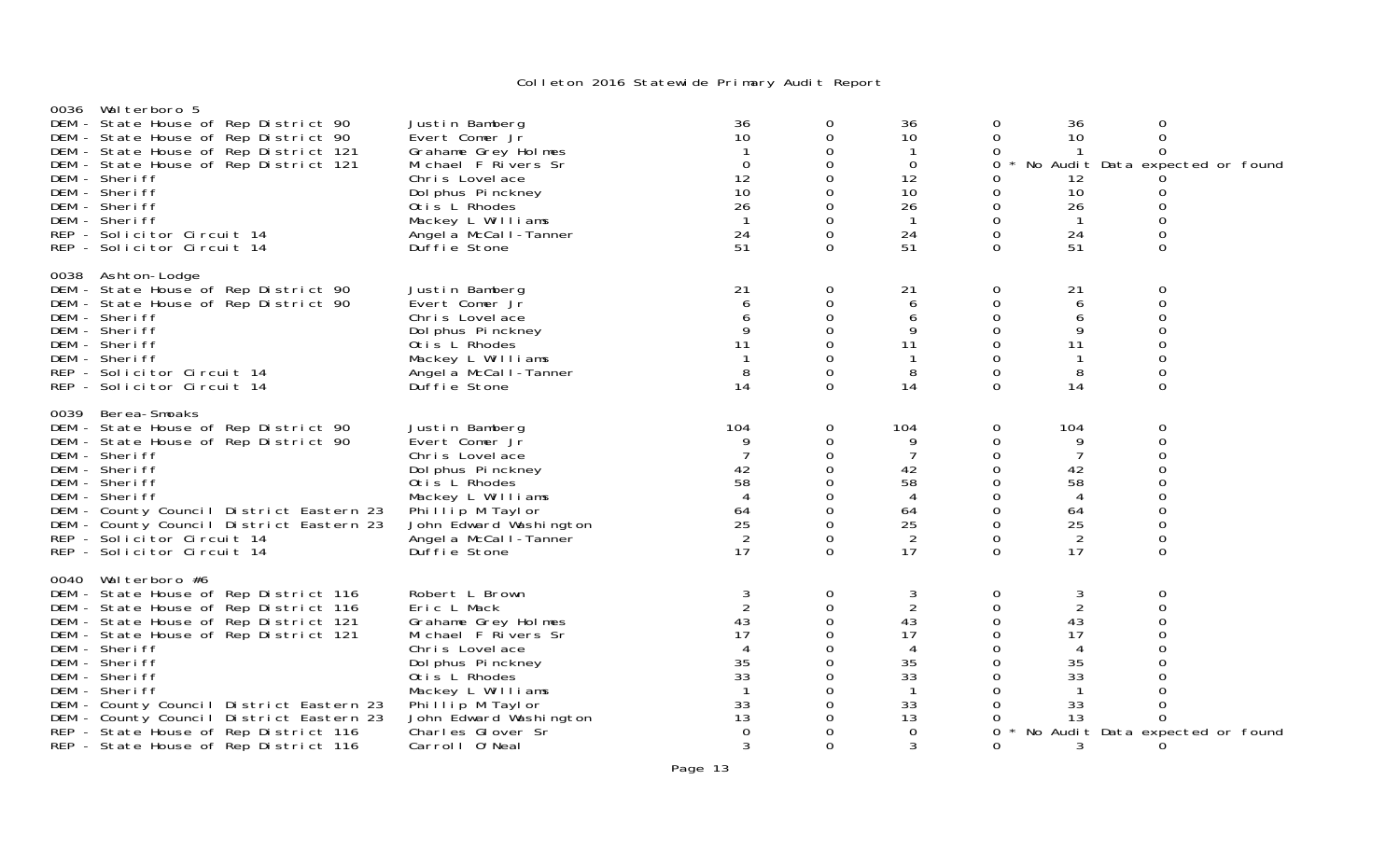|                                                                                                                                                                                                                                                                                                                                                                                                                                                                                                                                                                                                                                                          |                                                                                                                                                                                                                                                                                                                                                            | Colleton 2016 Statewide Primary Audit Report                                                                                                                                                     |                                                                                                                                                          |                                                                                                                                   |                                                                                                                                        |                                                                                                     |                                                                                                                                                                                                                                                                                                                                                                                                                                                                                                                                                                                                                                                                                                                            |  |
|----------------------------------------------------------------------------------------------------------------------------------------------------------------------------------------------------------------------------------------------------------------------------------------------------------------------------------------------------------------------------------------------------------------------------------------------------------------------------------------------------------------------------------------------------------------------------------------------------------------------------------------------------------|------------------------------------------------------------------------------------------------------------------------------------------------------------------------------------------------------------------------------------------------------------------------------------------------------------------------------------------------------------|--------------------------------------------------------------------------------------------------------------------------------------------------------------------------------------------------|----------------------------------------------------------------------------------------------------------------------------------------------------------|-----------------------------------------------------------------------------------------------------------------------------------|----------------------------------------------------------------------------------------------------------------------------------------|-----------------------------------------------------------------------------------------------------|----------------------------------------------------------------------------------------------------------------------------------------------------------------------------------------------------------------------------------------------------------------------------------------------------------------------------------------------------------------------------------------------------------------------------------------------------------------------------------------------------------------------------------------------------------------------------------------------------------------------------------------------------------------------------------------------------------------------------|--|
| REP - Solicitor Circuit 14<br>REP - Solicitor Circuit 14                                                                                                                                                                                                                                                                                                                                                                                                                                                                                                                                                                                                 | Angel a McCall-Tanner<br>Duffie Stone                                                                                                                                                                                                                                                                                                                      | $7^{\circ}$<br>11                                                                                                                                                                                | $\overline{0}$<br>$\Omega$                                                                                                                               | 7<br>11                                                                                                                           | $\Omega$<br>$\Omega$                                                                                                                   | 7<br>11                                                                                             | 0<br>$\mathbf{O}$                                                                                                                                                                                                                                                                                                                                                                                                                                                                                                                                                                                                                                                                                                          |  |
| 0750 Absentee<br>DEM - State House of Rep District 90<br>DEM - State House of Rep District 90<br>DEM - State House of Rep District 116<br>DEM - State House of Rep District 116<br>DEM - State House of Rep District 121<br>DEM - State House of Rep District 121<br>DEM - Sheriff<br>DEM - Sheriff<br>DEM - Sheriff<br>DEM - Sheriff<br>DEM - County Council District Eastern 23<br>DEM - County Council District Eastern 23<br>REP - U.S. House of Rep District 1<br>REP - U.S. House of Rep District 1<br>REP - State House of Rep District 116<br>REP - State House of Rep District 116<br>REP - Solicitor Circuit 14<br>REP - Solicitor Circuit 14  | Justin Bamberg<br>Evert Comer Jr<br>Robert L Brown<br>Eric L Mack<br>Grahame Grey Holmes<br>Michael F Rivers Sr<br>Chris Lovelace<br>Dol phus Pinckney<br>Otis L Rhodes<br>Mackey L Williams<br>Phillip M Taylor<br>John Edward Washington<br>Jenny Horne<br>Mark Sanford<br>Charles Glover Sr<br>Carroll 0'Neal<br>Angel a McCall-Tanner<br>Duffie Stone  | 69<br>17<br>33<br>-5<br>133<br>64<br>33<br>144<br>144<br>25<br>154<br>69<br>$\Omega$<br>3<br>8<br>17<br>54                                                                                       | 3<br>10<br>10<br>2<br>17<br>16<br>$\overline{2}$<br>20<br>9<br>$\Omega$<br>0<br>5<br>3<br>15                                                             | 60<br>13<br>30<br>4<br>123<br>54<br>31<br>127<br>128<br>23<br>134<br>60<br>0<br>$\overline{2}$<br>$\overline{2}$<br>3<br>14<br>39 | 0<br>0<br>0<br>0<br>0<br>0<br>$\mathbf 0$<br>$\mathbf 0$<br>0<br>0<br>$\Omega$<br>0<br>0<br>0<br>$\Omega$<br>0<br>$\Omega$<br>$\Omega$ | 60<br>13<br>30<br>4<br>123<br>54<br>31<br>127<br>128<br>23<br>134<br>-60<br>2<br>2<br>3<br>14<br>39 | 0<br>$\mathbf 0$<br>$\mathbf 0$<br>$\Omega$<br>$\mathbf 0$<br>$\Omega$<br>0<br>$\Omega$<br>No Audit Data expected or found<br>0<br>0<br>$\Omega$                                                                                                                                                                                                                                                                                                                                                                                                                                                                                                                                                                           |  |
| 0800 Emergency<br>DEM - State House of Rep District 90<br>DEM - State House of Rep District 90<br>DEM - State House of Rep District 116<br>DEM - State House of Rep District 116<br>DEM - State House of Rep District 121<br>DEM - State House of Rep District 121<br>DEM - Sheriff<br>DEM - Sheriff<br>DEM - Sheriff<br>DEM - Sheriff<br>DEM - County Council District Eastern 23<br>DEM - County Council District Eastern 23<br>REP - U.S. House of Rep District 1<br>REP - U.S. House of Rep District 1<br>REP - State House of Rep District 116<br>REP - State House of Rep District 116<br>REP - Solicitor Circuit 14<br>REP - Solicitor Circuit 14 | Justin Bamberg<br>Evert Comer Jr<br>Robert L Brown<br>Eric L Mack<br>Grahame Grey Holmes<br>Michael F Rivers Sr<br>Chris Lovelace<br>Dol phus Pinckney<br>Otis L Rhodes<br>Mackey L Williams<br>Phillip M Taylor<br>John Edward Washington<br>Jenny Horne<br>Mark Sanford<br>Charles Glover Sr<br>Carroll O'Neal<br>Angel a McCal I-Tanner<br>Duffie Stone | $\overline{0}$<br>$\Omega$<br>$\Omega$<br>0<br>$\Omega$<br>$\Omega$<br>$\Omega$<br>$\Omega$<br>$\Omega$<br>$\Omega$<br>0<br>$\Omega$<br>$\Omega$<br>$\Omega$<br>$\Omega$<br>$\Omega$<br>$\Omega$ | 0<br>$\mathbf 0$<br>0<br>$\Omega$<br>0<br>$\Omega$<br>$\Omega$<br>$\Omega$<br>0<br>$\Omega$<br>0<br>0<br>0<br>$\Omega$<br>$\Omega$<br>0<br>0<br>$\Omega$ | 0<br>0<br>0<br>0<br>0<br>$\Omega$<br>0<br>$\Omega$<br>0<br>0<br>0<br>0<br>0<br>0<br>0<br>$\Omega$<br>0<br>$\Omega$                |                                                                                                                                        |                                                                                                     | 0 * No Audit Data expected or found<br>0 * No Audit Data expected or found<br>0 * No Audit Data expected or found<br>0 * No Audit Data expected or found<br>0 * No Audit Data expected or found<br>0 * No Audit Data expected or found<br>0 * No Audit Data expected or found<br>0 * No Audit Data expected or found<br>0 * No Audit Data expected or found<br>0 * No Audit Data expected or found<br>0 * No Audit Data expected or found<br>0 * No Audit Data expected or found<br>0 * No Audit Data expected or found<br>0 * No Audit Data expected or found<br>0 * No Audit Data expected or found<br>0 * No Audit Data expected or found<br>0 * No Audit Data expected or found<br>0 * No Audit Data expected or found |  |
| 0850 Failsafe<br>DEM - State House of Rep District 90<br>DEM - State House of Rep District 90<br>DEM - State House of Rep District 116<br>DEM - State House of Rep District 116                                                                                                                                                                                                                                                                                                                                                                                                                                                                          | Justin Bamberg<br>Evert Comer Jr<br>Robert L Brown<br>Eric L Mack                                                                                                                                                                                                                                                                                          | 0<br>$\Omega$<br>0<br>$\Omega$                                                                                                                                                                   | $\overline{0}$<br>0<br>0<br>$\Omega$                                                                                                                     | 0<br>0<br>0<br>$\Omega$                                                                                                           |                                                                                                                                        |                                                                                                     | 0 * No Audit Data expected or found<br>0 * No Audit Data expected or found<br>0 * No Audit Data expected or found<br>0 * No Audit Data expected or found                                                                                                                                                                                                                                                                                                                                                                                                                                                                                                                                                                   |  |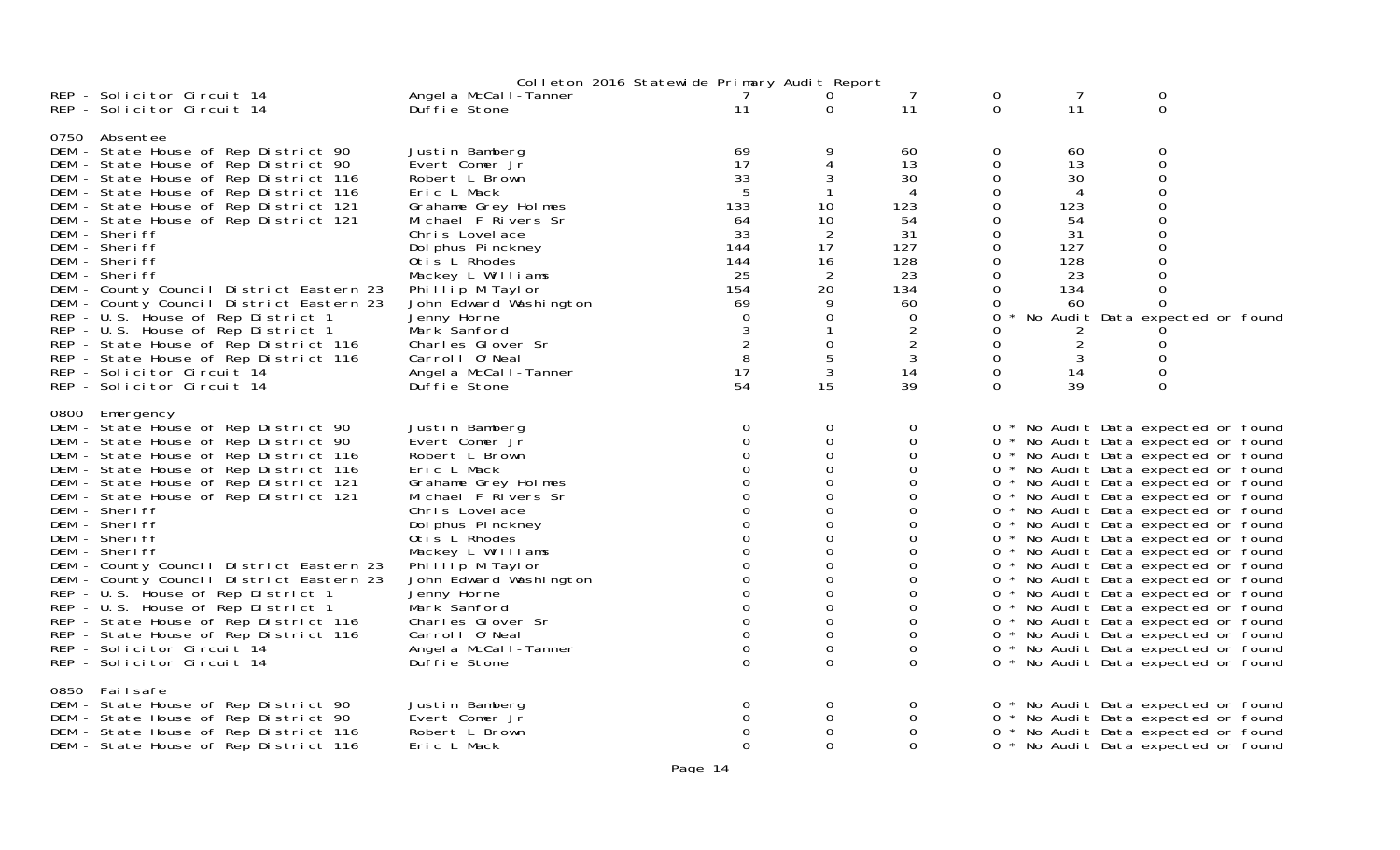|                                                                                      |                                            | Colleton 2016 Statewide Primary Audit Report |                  |               |                                                                                                          |
|--------------------------------------------------------------------------------------|--------------------------------------------|----------------------------------------------|------------------|---------------|----------------------------------------------------------------------------------------------------------|
| DEM - State House of Rep District 121<br>DEM - State House of Rep District 121       | Grahame Grey Holmes<br>Michael F Rivers Sr | $\Omega$                                     | 0<br>0           | 0             | 0 * No Audit Data expected or found<br>$\Omega$                                                          |
| DEM - Sheriff<br>DEM - Sheriff                                                       | Chris Lovelace<br>Dol phus Pinckney        | 0                                            | 0<br>0           | 0             | 0 * No Audit Data expected or found<br>0                                                                 |
| DEM - Sheriff<br>DEM - Sheriff                                                       | Otis L Rhodes<br>Mackey L Williams         |                                              | 0<br>0           | 0<br>0        | 0 * No Audit Data expected or found<br>0 * No Audit Data expected or found                               |
| DEM - County Council District Eastern 23                                             | Phillip M Taylor                           |                                              | 0                |               | 0                                                                                                        |
| DEM - County Council District Eastern 23<br>REP - U.S. House of Rep District 1       | John Edward Washington<br>Jenny Horne      | 0<br>$\Omega$                                | 0<br>0           | 0<br>0        | 0 * No Audit Data expected or found<br>0 * No Audit Data expected or found                               |
| REP - U.S. House of Rep District 1<br>REP - State House of Rep District 116          | Mark Sanford<br>Charles Glover Sr          | 0<br>$\Omega$                                | 0<br>0           | 0<br>0        | 0 * No Audit Data expected or found<br>0 * No Audit Data expected or found                               |
| REP - State House of Rep District 116                                                | Carrol   0' Neal                           | $\mathbf 0$                                  | 0                | 0             | 0 * No Audit Data expected or found                                                                      |
| REP - Solicitor Circuit 14<br>REP - Solicitor Circuit 14                             | Angel a McCall-Tanner<br>Duffie Stone      | $\mathbf 0$<br>$\mathbf{O}$                  | 0<br>0           | 0<br>$\Omega$ | 0 * No Audit Data expected or found<br>0 * No Audit Data expected or found                               |
| 0900 Provisional                                                                     |                                            |                                              |                  |               |                                                                                                          |
| DEM - State House of Rep District 90                                                 | Justin Bamberg                             | 0                                            | 0                | 0             | 0 * No Audit Data expected or found                                                                      |
| DEM - State House of Rep District 90<br>DEM - State House of Rep District 116        | Evert Comer Jr<br>Robert L Brown           | 0                                            | 0<br>0           | 0<br>0        | 0 * No Audit Data expected or found<br>0 * No Audit Data expected or found                               |
| DEM - State House of Rep District 116                                                | Eric L Mack                                | 0                                            | 0                | 0             | 0 * No Audit Data expected or found                                                                      |
| DEM - State House of Rep District 121<br>DEM - State House of Rep District 121       | Grahame Grey Holmes<br>Michael F Rivers Sr | 0                                            | 0<br>0           | 0<br>0        | 0 * No Audit Data expected or found<br>0 * No Audit Data expected or found                               |
| DEM - Sheriff                                                                        | Chris Lovelace                             | 0                                            | 0                | 0             | 0 * No Audit Data expected or found                                                                      |
| DEM - Sheriff<br>DEM - Sheriff                                                       | Dol phus Pinckney<br>Otis L Rhodes         | 0<br>$\Omega$                                | 0<br>0           | 0<br>0        | 0 * No Audit Data expected or found<br>0 * No Audit Data expected or found                               |
| DEM - Sheriff                                                                        | Mackey L Williams                          | 0                                            | 0                | 0             | 0 * No Audit Data expected or found                                                                      |
| DEM - County Council District Eastern 23<br>DEM - County Council District Eastern 23 | Phillip M Taylor<br>John Edward Washington | 0<br>$\Omega$                                | 0<br>0           | 0<br>0        | 0 * No Audit Data expected or found<br>0 * No Audit Data expected or found                               |
| REP - U.S. House of Rep District 1                                                   | Jenny Horne                                | 0                                            | 0                | 0             | 0 * No Audit Data expected or found                                                                      |
| REP - U.S. House of Rep District 1<br>REP - State House of Rep District 116          | Mark Sanford<br>Charles Glover Sr          | $\Omega$<br>0                                | $\Omega$<br>0    | 0<br>0        | 0 * No Audit Data expected or found<br>0 * No Audit Data expected or found                               |
| REP - State House of Rep District 116                                                | Carroll O'Neal                             | $\mathbf 0$                                  | 0                | 0             | 0 * No Audit Data expected or found                                                                      |
| REP - Solicitor Circuit 14<br>REP - Solicitor Circuit 14                             | Angel a McCall-Tanner<br>Duffie Stone      | 0<br>$\Omega$                                | 0<br>$\Omega$    | 0<br>$\Omega$ | 0 * No Audit Data expected or found<br>0 * No Audit Data expected or found                               |
| 0950 Failsafe Provisional                                                            |                                            |                                              |                  |               |                                                                                                          |
| DEM - Sheriff                                                                        | Chris Lovelace                             | $\mathbf{1}$                                 | $\mathbf{1}$     | $\mathbf{O}$  | 0 * All votes cast for this candidate<br>* in this precient are optical.<br>* No Audit Data for optical. |
| DEM - Sheriff                                                                        | Dol phus Pinckney                          | 0                                            | $\mathbf 0$      | 0             | 0 * No Audit Data expected or found                                                                      |
| DEM - Sheriff                                                                        | Otis L Rhodes                              | 3                                            | 3                | 0             | 0 * All votes cast for this candidate<br>* in this precient are optical.<br>* No Audit Data for optical. |
| DEM - Sheriff                                                                        | Mackey L Williams                          | 0                                            | $\mathbf 0$      | 0             | 0 * No Audit Data expected or found                                                                      |
| REP - U.S. House of Rep District 1<br>REP - U.S. House of Rep District 1             | Jenny Horne<br>Mark Sanford                | 0<br>$\Omega$                                | 0<br>$\mathbf 0$ | 0<br>$\Omega$ | 0 * No Audit Data expected or found<br>0 * No Audit Data expected or found                               |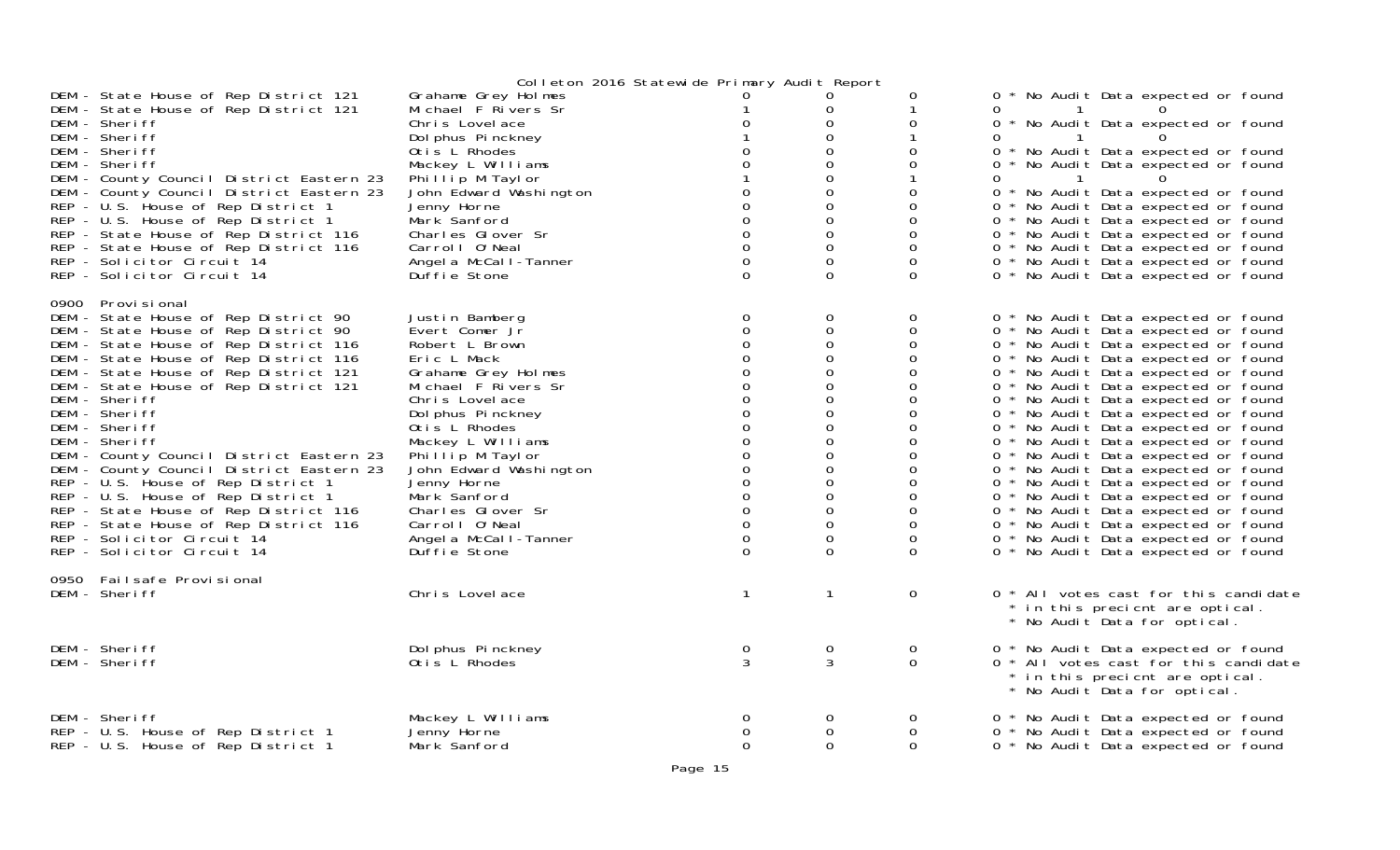|                                   | Colleton 2016 Statewide Primary Audit Report |  |                                                |
|-----------------------------------|----------------------------------------------|--|------------------------------------------------|
| REP - Solicitor Circuit 14        | Angel a McCall-Tanner                        |  | 0 <sup>*</sup> No Audit Data expected or found |
| REP - Solicitor Circuit 14        | Duffie Stone                                 |  | 0 <sup>*</sup> No Audit Data expected or found |
| There was no unmatched audit data |                                              |  |                                                |

How to read this report.

This is the vote level report. It compares the number of votes cast for each candidate in the tabulation report with the number of ballots cast in the audit data for each candidates in each precinct.

The tabulated values as read from the EL30A report are reported in four categories; Total, Optical (Opt), iVotronic (iVo) and Flash. None of these values on each line are calculated but parsed from the actual report. In the EL30A report all Write-in votes are added together and reported as one candidate name - Write-in. The EL30A does not report individual Write-in candidates.

The Opt totals are the total number of votes cast on paper ballots that were scanned into the optical scanner and transferred to the tabulation computer via memory stick or ZipDisk (depending on the type of device, M100 or M650 used to scan the ballots.) Optical totals should exist only in some but not all of the Virtual Precincts at the bottom of the table.

The iVo totals are the results gathered from the PEBs (Personal Electronic Ballot) which are used to open and close an iVotronic voting machine and, after the polls have closed, gather the ballots cast for transmission to the tabulation system.

The Flash totals are the totals that are read from the flash cards in the rare event that the ballots cannot be copied from the machine to the PEB or from the PEB to the tabulating machine.

The values on the Audit side come from the iVotronic audit data that is read from the flash cards as part of the audit process. That process combines the individual machine data into a master audit file, the EL155 Vote image log.

The EL155 contains a record of all the votes cast on a ballot. The vote images indicate the machine 0counting the number of times a candidate name for a contest appears in a precint we get the number of votes cast in that precinct for that candidates. That number should always match the number of votes cast for that candidate in that contest in the iVo column on the EL30A side of the report.

Optical ballots do not have electonically readable audit files. So if the audit data iVotronic total votes does not match the EL30A iVo value one of two things will occur. The first is if the iVotronic tabulated is zero and the Total tabulated votes match the tabulated Optical votes the following comment is made in the Audit side of the report; All votes cast for this candidate in this precicnt are optical No Audit Data for optical, or secondly, if the iVotronic total is not zero, a notation indicating which data Audit data In the event a candidate or the combined Write-in candidates did not receive any votes in a precinct the EL30A will report a zero vote count. If there are no votes for this candidate in a precinct in the audit data, the following comment will be placed into the audit report by the auditing software; No Audit Data expected or found.

Finaly the audit software will search the audit data for any votes that were not found on the EL30A report.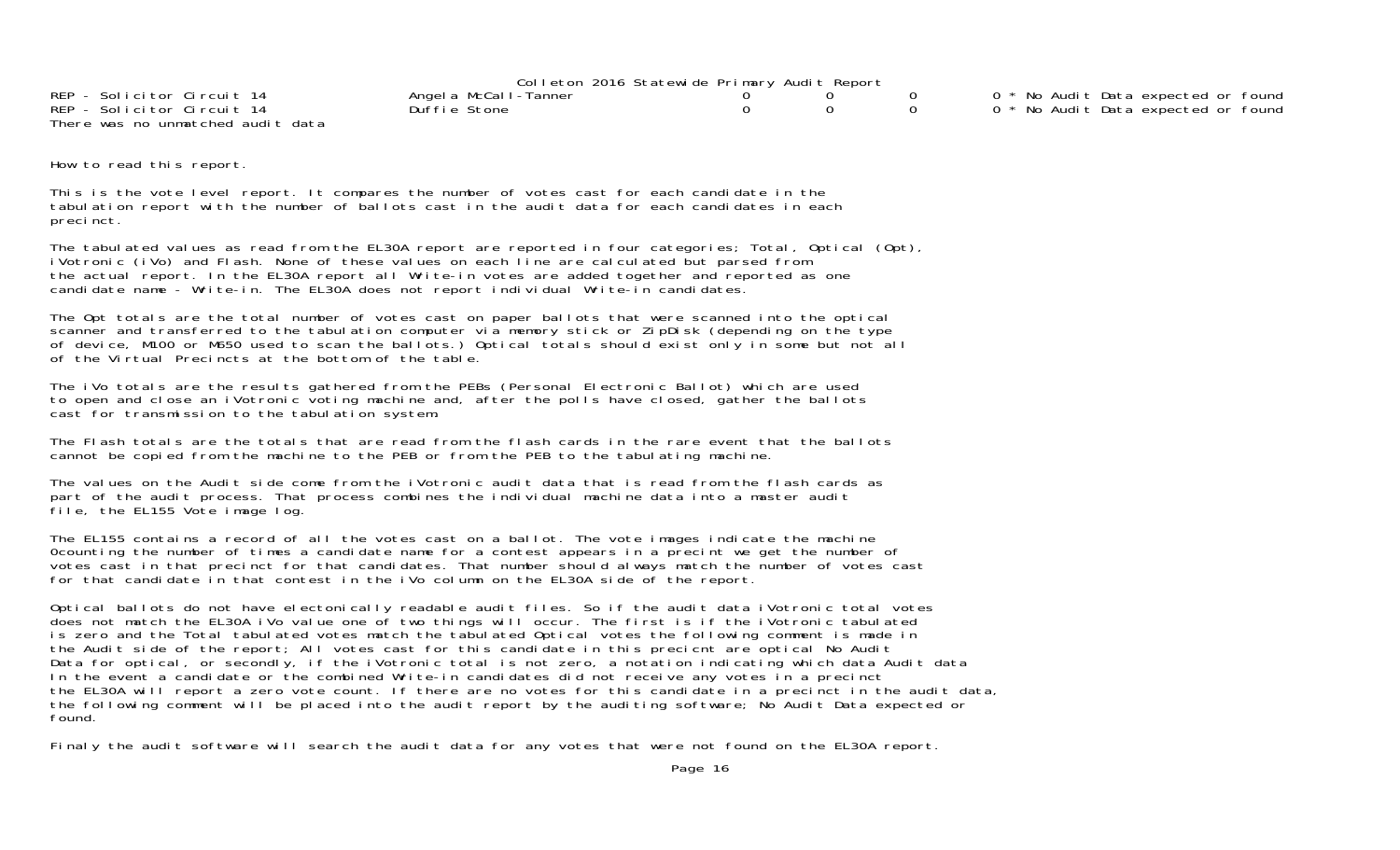#### Colleton 2016 Statewide Primary Audit Report If it finds some, it will report those vote totals by contest, candidate name and precinct. if it does not find any unmatched audit data it will report; There was no unmatched audit data

----------------------------------------------------------------------------------------------------------------------------------------------------

Colleton EL30A45A Comparison Report Election: 2016 Statewide Primary Audit Date: 16:57:35, Thu Jun 16, 2016

|                                                                                                                                          |                                                                           |       |                           |                                 |                          | -EL30A-------------+--                                    |                           |                                                   | -EL45A--                 |                                                                  |                |                                                 |
|------------------------------------------------------------------------------------------------------------------------------------------|---------------------------------------------------------------------------|-------|---------------------------|---------------------------------|--------------------------|-----------------------------------------------------------|---------------------------|---------------------------------------------------|--------------------------|------------------------------------------------------------------|----------------|-------------------------------------------------|
| Office                                                                                                                                   | Candi date                                                                | Party | Tot                       | Opt                             | i Vo                     | Flash                                                     | Tot                       | Opt                                               | i Vo                     | Flash                                                            | Delta $ $      |                                                 |
| State House of Rep District 90<br>State House of Rep District 90                                                                         | Justin Bamberg<br>Evert Comer Jr                                          |       | 645<br>143                | 9<br>4                          | 636<br>139               | 0<br>$\mathbf 0$                                          | 645<br>143                | 9<br>4                                            | 636<br>139               | 0<br>$\mathbf 0$                                                 |                | $\mathbf{O}$<br>$\overline{0}$                  |
| Sheri ff<br>Sheri ff<br>Sheri ff<br>Sheri ff                                                                                             | Chris Lovelace<br>Dol phus Pinckney<br>Otis L Rhodes<br>Mackey L Williams |       | 274<br>891<br>1015<br>139 | 3<br>17<br>19<br>$\overline{2}$ | 271<br>874<br>996<br>137 | 0<br>$\mathbf 0$<br>$\mathbf 0$<br>$\overline{0}$         | 274<br>891<br>1015<br>139 | 3<br>17<br>$\begin{array}{c} 19 \\ 2 \end{array}$ | 271<br>874<br>996<br>137 | 0<br>$\mathsf{O}\xspace$<br>$\mathsf O$<br>$\mathbf 0$           | $\mathbf 0$    | 0<br>$\begin{smallmatrix}0\\0\end{smallmatrix}$ |
| Solicitor Circuit 14<br>Solicitor Circuit 14                                                                                             | Angel a McCal I-Tanner<br>Duffie Stone                                    |       | 236<br>530                | 3<br>15                         | 233<br>515               | 0<br>$\overline{0}$                                       | 236<br>530                | 3<br>15                                           | 233<br>515               | $\mathbf 0$<br>$\mathbf 0$                                       | $\overline{0}$ | 0                                               |
| County Council District Eastern 23<br>County Council District Eastern 23                                                                 | Phillip M Taylor<br>John Edward Washington                                |       | 1079<br>424               | 20<br>9                         | 1059<br>415              | $\mathbf 0$<br>$\overline{0}$                             | 1079<br>424               | 20<br>9                                           | 1059<br>415              | $\mathbf 0$<br>$\mathbf 0$                                       | $\overline{0}$ | $\mathbf{0}$                                    |
| State House of Rep District 116<br>State House of Rep District 116<br>State House of Rep District 116<br>State House of Rep District 116 | Robert L Brown<br>Eric L Mack<br>Charles Glover Sr<br>Carroll O'Neal      |       | 217<br>61<br>23<br>66     | 3                               | 214<br>60<br>23<br>61    | 0<br>$\mathbf 0$<br>$\mathsf{O}\xspace$<br>$\overline{O}$ | 217<br>61<br>23<br>66     | 3<br>0<br>5                                       | 214<br>60<br>23<br>61    | $\mathbf 0$<br>$\mathsf{O}\xspace$<br>$\mathsf O$<br>$\mathbf 0$ | $\mathbf 0$    | 0<br>$\mathsf{O}$<br>$\mathbf{O}$               |
| State House of Rep District 121<br>State House of Rep District 121                                                                       | Grahame Grey Holmes<br>Michael F Rivers Sr                                |       | 827<br>262                | 10<br>10                        | 817<br>252               | $\mathbf 0$<br>$\mathbf 0$                                | 827<br>262                | 10<br>10                                          | 817<br>252               | $\mathbf 0$<br>$\mathbf 0$                                       |                | 0<br>$\mathbf{O}$                               |
| U.S. House of Rep District 1<br>U.S. House of Rep District 1                                                                             | Jenny Horne<br>Mark Sanford                                               |       | 35<br>58                  | 0                               | 35<br>57                 | 0<br>$\overline{0}$                                       | 35<br>58                  | 0                                                 | 35<br>57                 | $\mathbf 0$<br>$\mathbf 0$                                       |                | 0<br>$\mathbf{O}$                               |

How to read this report.

This is EL30A EL45A Crosscheck Report. It sums each candidates vote totals in each precinct in the EL30A Precinct Detail Report and compares it to the EL45A Election Summary Report that contains the tabulated total for each candidate in the county.

The values read from the EL30A report are reported in four categories; Total, Optical (Opt),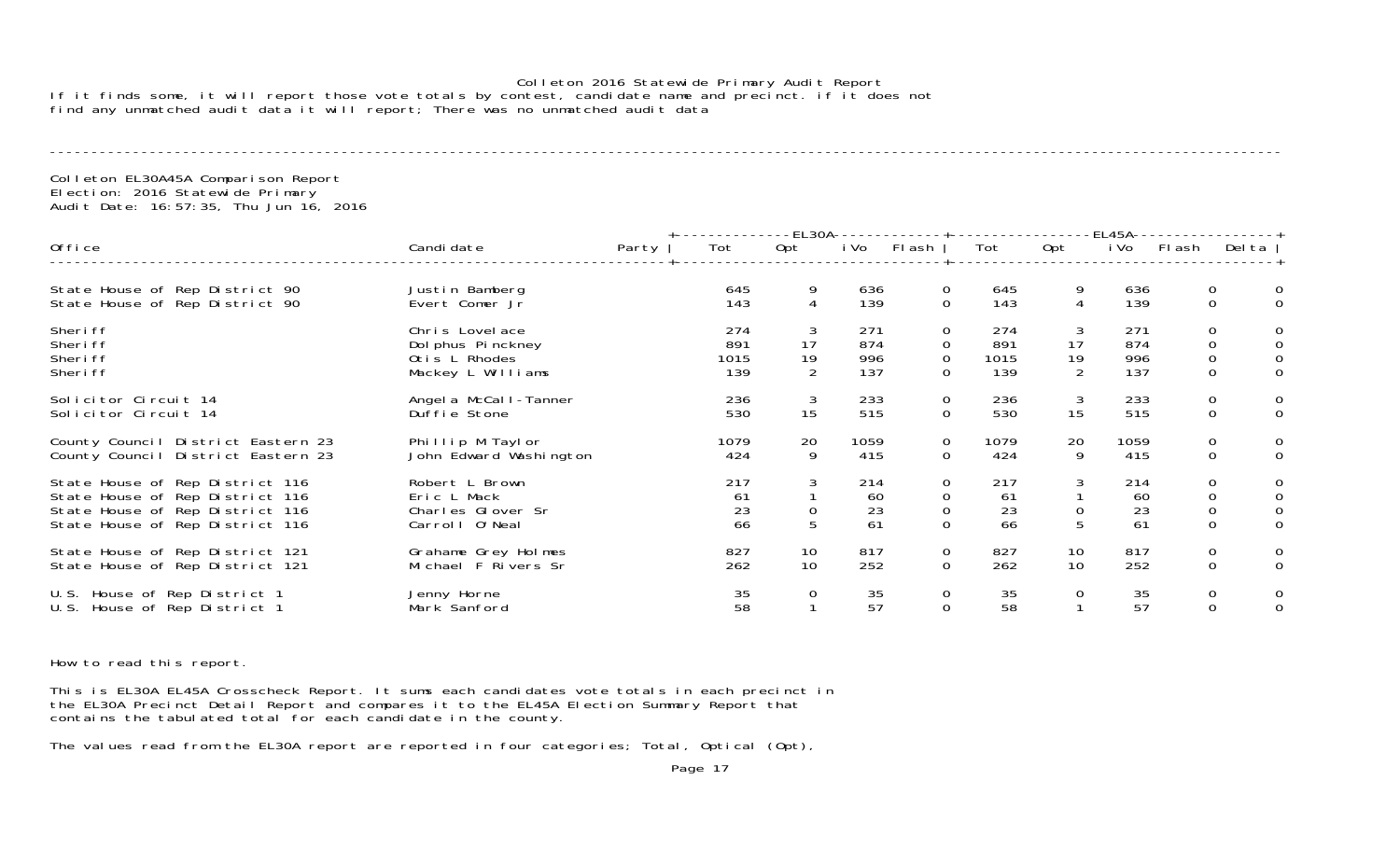Colleton 2016 Statewide Primary Audit Report iVotronic (iVo) and Flash. None of these values on each line are calculated but parsed from the actual report. The total lines are the calculated sums of the individual precince line values.

The Opt totals are the total number of votes cast on paper ballots that were scanned into the optical scanner and transferred to the tabulation computer via memory stick or ZipDisk (depending on the type of device, M100 or M650 used to scan the ballots.) Optical totals should exist only in some but not all of the Virtual Precincts at the bottom of the table.

The iVo totals are the results gathered from the PEBs (Personal Electronic Ballot) which are used to open and close an iVotronic voting machine and, after the polls have closed, gather the ballots cast for transmission to the tabulation system.

The Flash totals are the totals that are read from the flash cards in the rare event that the ballots cannot be copied from the machine to the PEB or from the PEB to the tabulating machine.

The values read from the EL45A report are reported in same four categories; Total, Optical (Opt), iVotronic (iVo) and Flash as the EL30A. Like the EL30A they are parsed from the actual EL45A report. The summary candidate totals are compared against the calculated sums for each candidate from, the EL30A report. Each of the values in each line on the EL30A side must match the same value on the EL45A side and the Delta value must be zero.

----------------------------------------------------------------------------------------------------------------------------------------------------

Colleton PEB Use Report Election: 2016 Statewide Primary Audit Date: 16:55:47, Thu Jun 16, 2016

| Precinct                                                                                                | PEBs Used                                                                              | Comments                                     |
|---------------------------------------------------------------------------------------------------------|----------------------------------------------------------------------------------------|----------------------------------------------|
| Bells<br>Canadys<br>Cottageville<br>Edi sto<br>Green Pond<br>Hendersonville<br>Horse Pen<br>Hudson Mill | 156058<br>155948<br>156037<br>155927<br>120774<br>156041<br>155918<br>156107<br>232546 | WARNING: 2 PEBs used to open/close machines. |
| Jacksonboro<br>Maple Cane<br>Mashawville<br>Peepl es<br>Petits<br>Peni el<br>Ri tter                    | 155938<br>155957<br>155917<br>155876<br>155923<br>156239<br>156109                     |                                              |
| Round 0<br>Rice Patch<br>Ruffin                                                                         | 155888<br>155912<br>156168                                                             |                                              |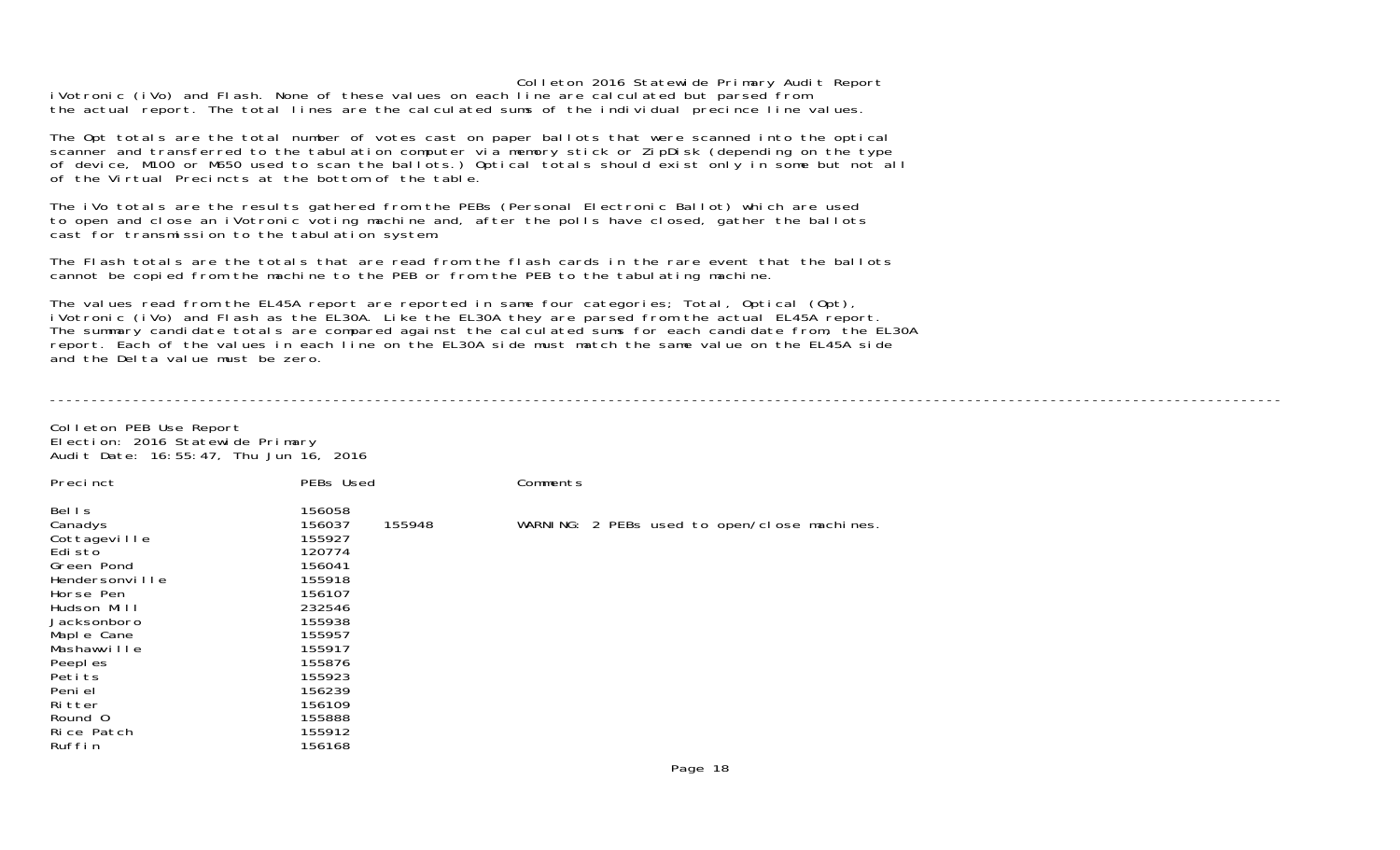| Colleton 2016 Statewide Primary Audit Report |  |  |  |  |
|----------------------------------------------|--|--|--|--|
|----------------------------------------------|--|--|--|--|

| Si dneys                       | 155898 |
|--------------------------------|--------|
| <b>Stokes</b>                  | 156649 |
| Sni ders                       | 155937 |
| Walterboro NO 1                | 155904 |
| Walterboro NO<br>$\mathcal{P}$ | 155915 |
| Walterboro NO 3                | 155874 |
| Walterboro NO 4                | 155925 |
| Williams                       | 156202 |
| Wolfe Creek                    | 155911 |
| Edisto Beach                   | 155890 |
| Walterboro 5                   | 156184 |
| Ashton-Lodge                   | 155940 |
| Berea-Smoaks                   | 155880 |
| Walterboro #6                  | 156205 |
| Absentee                       | 155869 |
| Failsafe                       | 155869 |
|                                |        |

#### 34 precincts processed

The following precinct(s) have no ballots cast in them: Emergency, Provisional Note: if there are no ballots cast in a precinct the machines in that precinct cannot be identified so these precinct(s) will not appear in this report.

How to read this report.

This is the PEB Used report. It lists the precints found in the Audit data and lists all the PEBs that were used by the poll workers to open and close the iVotronic machines in that. precinct.

If more than one PEB is used to open and close all the iVotronic machines in a precinct, then the County Election Commission must read ALL the PEBs used in that precinct to assure that they have collected all the ballots from that precinct. A county whose report shows a precinct that has machines open or closed by more than one PEB should double check the Ballot Audit Report against the iVotronic paper tapes and the Poll Book to make sure that all the ballots have been collected and tabulated.

----------------------------------------------------------------------------------------------------------------------------------------------------

Colleton PEB Exceptions Report Election: 2016 Statewide Primary Election date: 06/14/2016Audit Date: 16:55:47, Thu Jun 16, 2016

iVo # Op PEB Open Time Cl PEB Close Time Exception Type Precinct - Ballots Cast